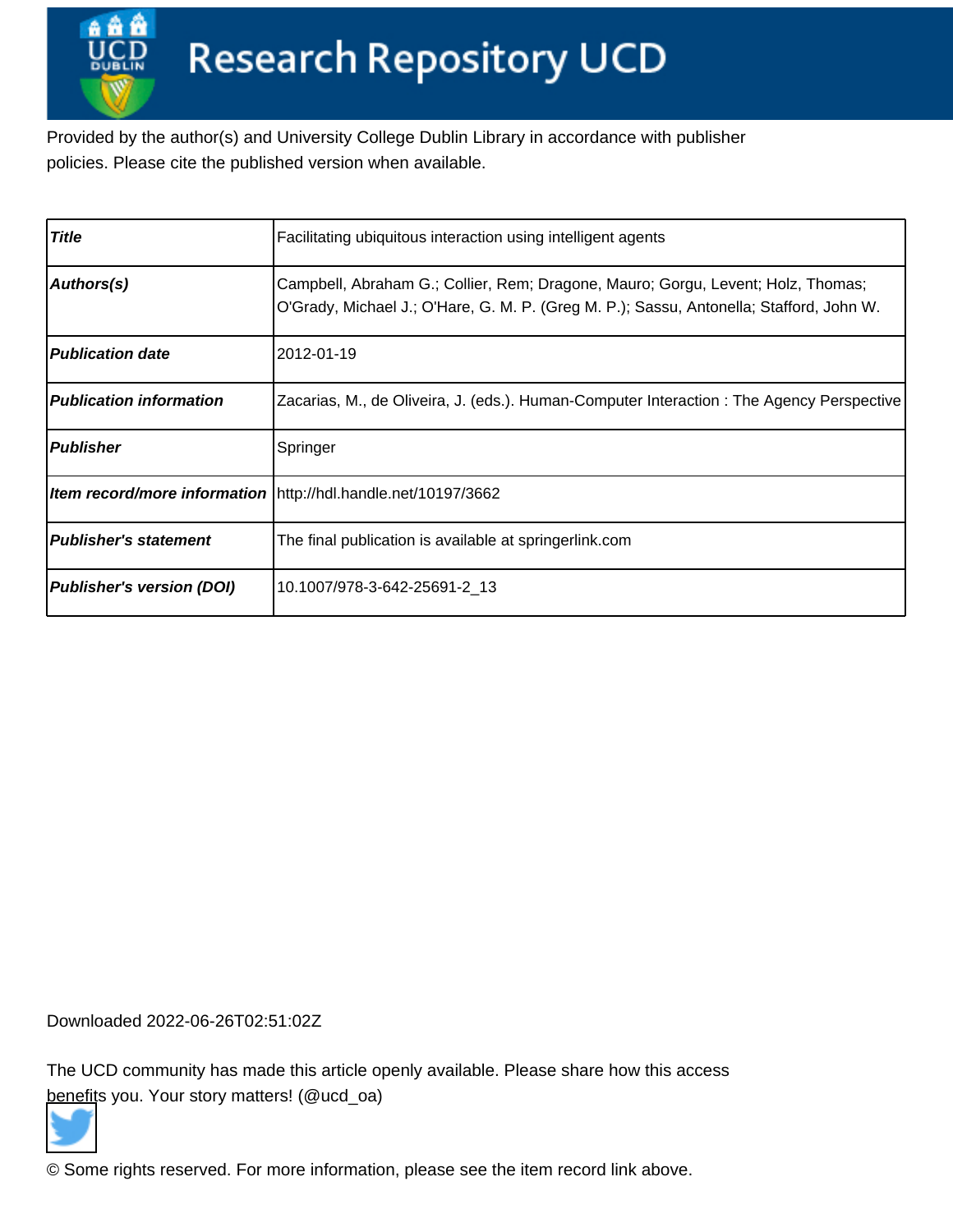# Facilitating Ubiquitous interaction using Intelligent Agents

Abey Campbell, Rem Collier, Mauro Dragone, Levent Görgü, Thomas Holz, Michael J. O'Grady, G.M.P. O'Hare, Antonella Sassu, John Stafford

Abstract Facilitating intuitive interaction is a prerequisite for the ubiquitous computing paradigm in all its manifestations. How to achieve such interaction in practice remains an open question. Such interfaces must be perceived as being intuitive across a variety of contexts, including those of the hosting devices. Indeed, the heterogeneity of the device population raises significant challenges. While individual devices and the interaction modalities supported by, each satisfy the requirements of individual domains, integrating diverse devices such that the user experiences is perceived as consistent and intuitive is problematic. This chapter discusses and illustrates how intelligent agents may be harnessed for integrating a range of diverse interface and interaction modalities such that the ubiquitous user interface concept may be validated.

# 1 Introduction

Interaction defines the computing experience in many instances. A perceived deficiency in interface design or interaction modality will have a negative impact on how software is perceived; any deficiency in these aspects cannot be compensated for through creativity and ingenuity. In such situations, end-users will indeed as it were, judge the book by its cover, and, in situations where end-users can exercise

Rem Collier School of Computer Science & Informatics, University College Dublin, Belfield, Dublin 4, Ireland, e-mail: rem.collier@ucd.ie

John Stafford Nova UCD, Belfield, Dublin 4, Ireland, e-mail: john.stafford@nova.ucd.ie



Abey Campbell, Mauro Dragone, Levent Görgü, Thomas Holz, Michael J. O'Grady, G.M.P. O'Hare, Antonella Sassu

CLARITY:Centre for Sensor Web Technology, University College Dublin, Belfield, Dublin 4, Ireland, e-mail: mauro.dragone@ucd.ie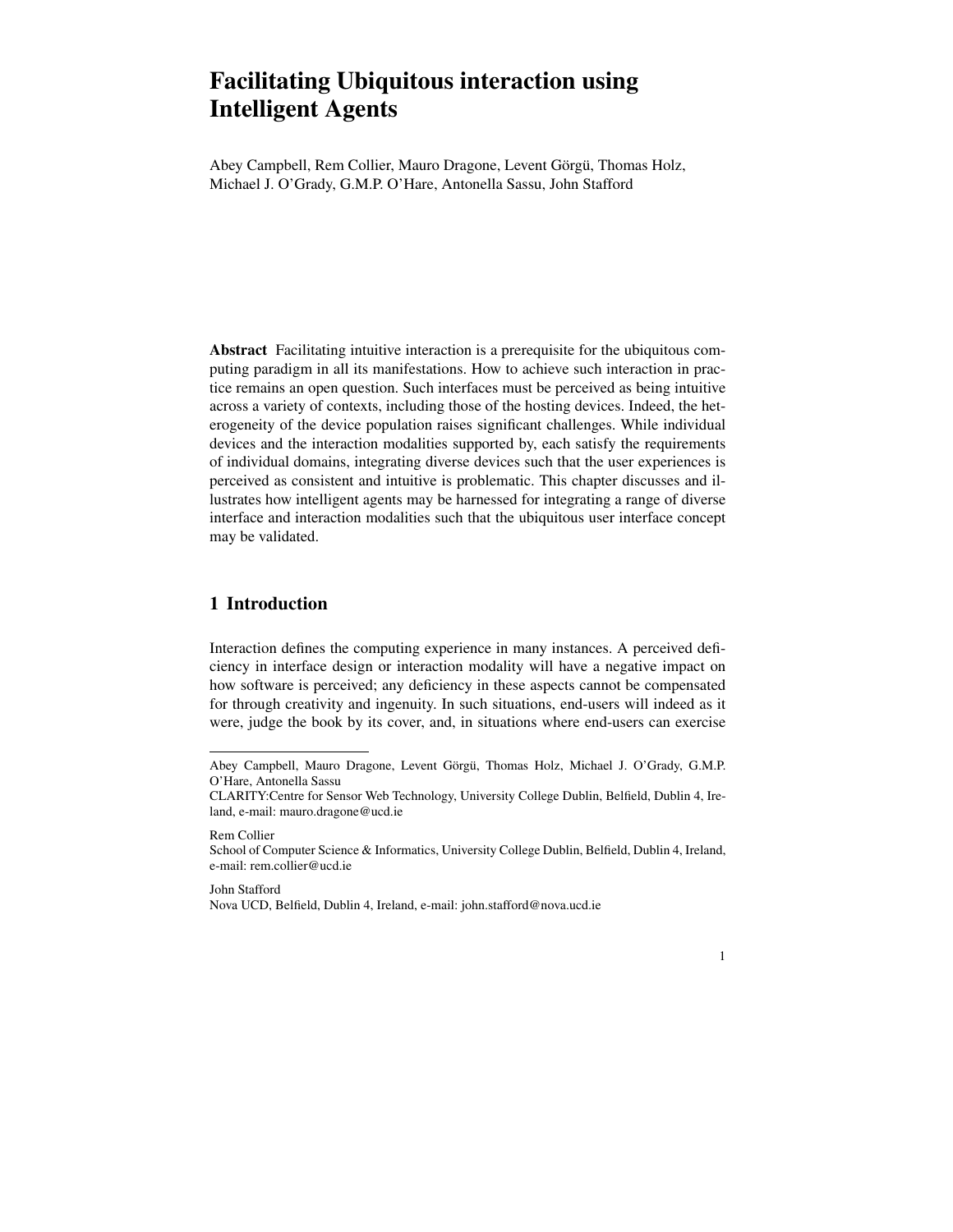choice, such users will refuse to use, and will certainly not pay, software that is considered unusable. This emphasis on usability transcends all end-user computing paradigms, including ubiquitous computing.

Historically, ubiquitous computing has envisaged interfaces that are seamlessly embedded in a wide variety of artefacts dispersed throughout the environment. Such interfaces should be intuitive, through it has never been documented how an interface might measure up to this characteristic, at least objectively. Ambient Intelligence (AmI) advocates Intelligent User Interfaces as a means of managing the diversity inherent in AmI, and implicitly ubiquitous, computing systems ; however, before the merits of any approach can even begin to be analysed, the issue of managing interface diversity needs to be addressed at a more basic level. Interface designers have an unparallel range of interface technologies and interaction modalities to chose from. But the issue of meaningful integration to realise practical ubiquitous interfaces remains to be overcome.

In this chapter, the potential of intelligent agents as a software architecture for integrating and managing the diverse range of technologies essential to ubiquitous interfaces is explored. Prior to considering the agent approach, it is instructive to reflect on how a ubiquitous interface might be harnessed in a real life scenario.

### *1.1 Ubiquitous Interfaces: A Futuristic Scenario*

To aid in the discussion about benefits and abilities that agency can bring to Human-Computer Interaction (HCI), a futuristic scenario about the day in the life of a Computer Science student named Greg will be given first. Throughout this chapter, the scenario will not only aid in illuminating the possibilities of agents mediating Human-Computer Interaction but will also serve as a reference point for already implemented proof of concept projects.

Greg starts his day like most others when his alarm clock wakes him at 8am, having been set by his personal agent the night before based on his class schedule for the day. Greg recently bought a Brain-Computer Interface (BCI) that he is still learning to use effectively. His agent knows of Greg's goal to master the interface and reminds him to complete a training session. The training consists of an Augmented Reality (AR) game in which Greg controls his agent using the interface. Greg asks his agent to find a friend that is up for playing a game with him. His agent informs him that his friend Michael, who lives in America, is still up and looking for a game as well and both their agents agree to setup a game. Greg has an AR Head-Mounted Display (HMD) that allows him to see the models and game world in front of him placed in the real world. Michael, who does not have a HMD, simply uses a normal web camera to see the same game world on his monitor. So sitting at his breakfast table, Greg places a paper marker in the centre of the table to place the virtual game field. Wearing his AR HMD, Greg can see his agent appear as a 3D model in the centre of the table, and in front of it is placed Michael's. The game aims to challenge the user by giving one user the ability to get their virtual agent to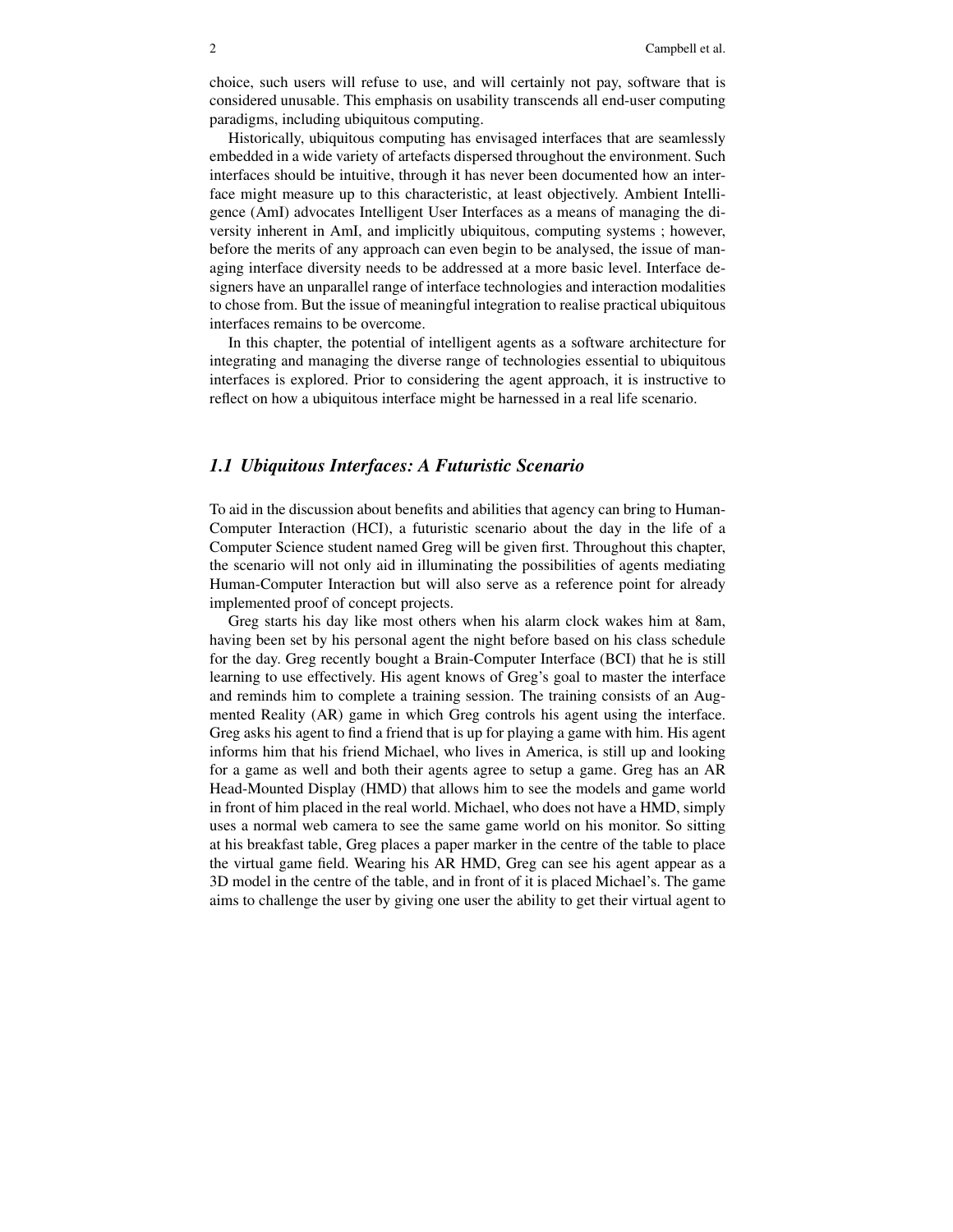throw axes at the opponent. Using the BCI, the other player has to dodge the attack. If the player is relaxed, his agent will move itself to the left, if the player concentrates, it will move to the right — a simple game that helps the user train to use the interface. Greg notices that the model embodied by his agent has a frown, reminding him that he lost this game the last few times. However, after playing a few rounds, Greg finally beats Michael for the first time and gets ready to head to college. At this point, the agent migrates from his home network to his phone, knowing he is about to leave based on the current time and the fact that he has requested to shut down his home computer.

Still feeling a little hungry, Greg eats a chocolate bar before he leaves. As he is currently on a diet, he informs his agent of his additional food intake through his mobile phone. His agent is in charge of his diet and suggests a mobile game to help him burn those additional calories. On his mobile phone, a 2D version of his agent appear and outlines a game in which Greg has to find a hidden treasure chest using a virtual treasure map of the real world around him. The agent has set the final destination as Greg's college. Greg is also wearing one of his new shirts which contains a heart monitor. As the game starts, Greg is shown an overhead map pointing him to the end of the road. His agent appears on the overhead map, representing a competing computer controlled character. From the map, Greg can see his competitor has already taken the lead. Greg runs ahead looking occasionally at his mobile phone. He reaches the first destination point and is told that in order to get to the next location, he has to take a left at the palm tree. Greg knows that there is no palm tree in the physical world, so he picks up his phone and takes a picture of the junction ahead of him. The photo taken on his camera is augmented with an image of the virtual world. Through this magic mirror he sees a palm tree placed at the corner of the road. Knowing his new direction he quickly heads down the road. As Greg's agent senses that his heartbeat has not increased sufficiently for a good workout, it sets the next target on top of a hill just outside the college. After this location, Greg finally arrives in college, sweating a little as he had to outrun his virtual opponent. The final destination is placed just outside his Department, and Greg takes a picture of the front door believing this to be the location of the virtual bounty. The image returned contains only simple text, however, telling him the treasure is "hidden in the place that others would just waste." Looking around, he notices a waste bin and takes another picture. The image appears with a virtual treasure chest replacing the waste bin, and his agent congratulates him.

Entering the Department, Greg is greeted by Peter, his lab partner for the ubiquitous robotics course. Peter asks if Greg has brought the test robot today, as they have been challenged to a friendly competition. Greg forgot the robot and Peter points out that they could use the backup robot. It's an older model with sensors that are not as accurate as the test robot Greg had been given previously. Greg had been coding the test robot at home using his agent. Luckily for him, the agent keeps a memory of all its different actuators and perceptors for each body it has migrated too. The agent migrates to the new robot, and Greg gets an AR HMD in order to visualise the agent's mental state within the robot. Peter has written new code for his agent and it wirelessly communicates with Greg's agent on the robot to transfer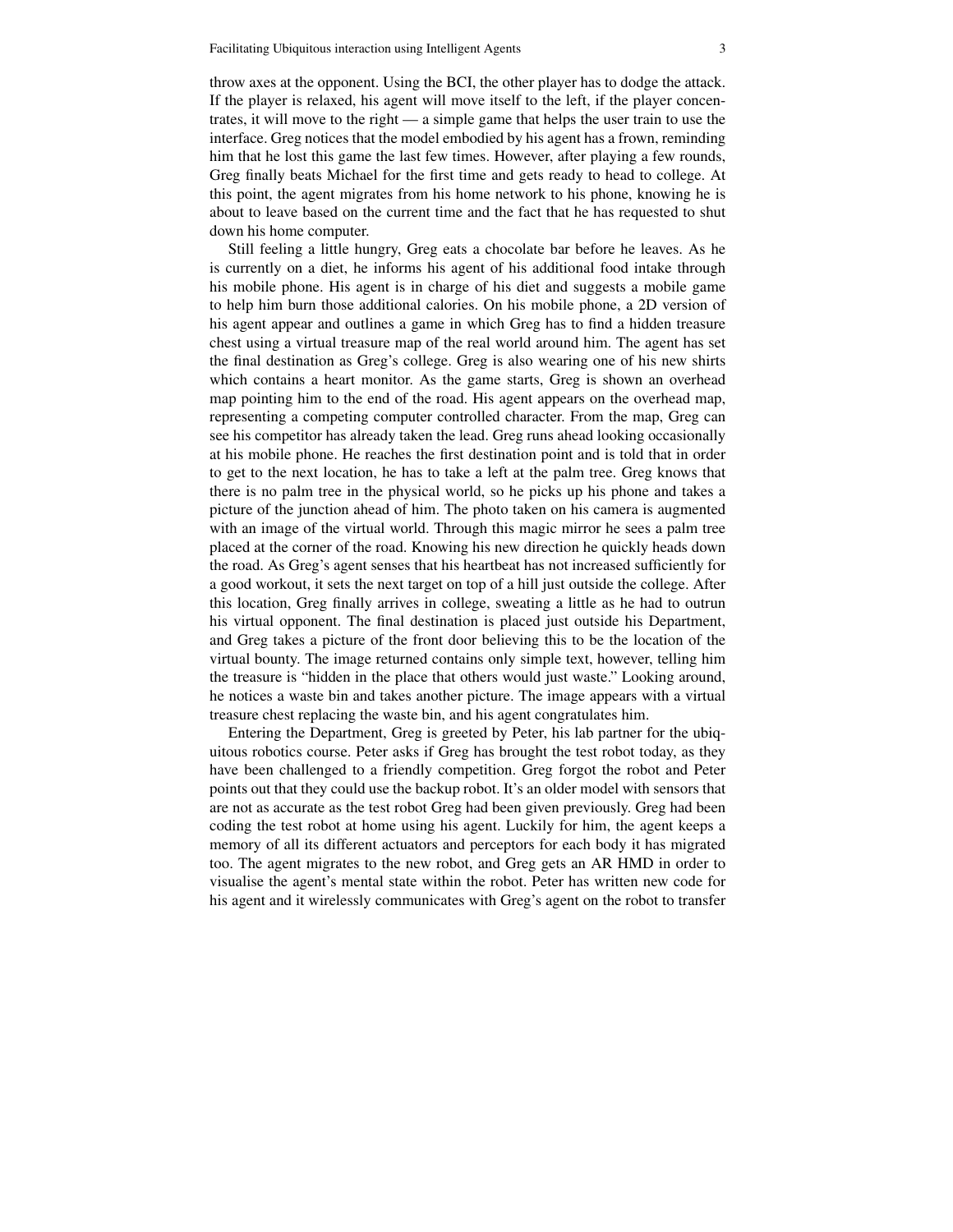the new abilities to Greg's agent. In the AR world that Greg sees through his HMD, he can see that his agent has adapted to its new body and that his agent's 3D model has been placed on top of the robot. Seeing the virtual model's eyes allows Greg to know where the agent is looking. This AR view also shows the agent's beliefs of the locations of its opponent and ball as geometric objects. As the sensors are not as good as the original test robot, Greg notices they are a little larger than the real world objects he previously tested it on. Greg is in charge of writing the machine vision code which, combined with Peter's code for the sonar on the robot, allows the agent to identify and quickly move to get the ball. Using its ability to sense the world around it, the agent competes against a rival robot to play a game of soccer. Greg's agent, with the help of Peter's additional code, wins and Greg transfers his agent back to his phone, including the new code written by Peter for the next time they compete. After a successful day in college, Greg returns home playing his AR game searching for a dragon's treasure chest. In the morning, Greg starts playing a game again against Michael but this time he notices that the 3D Model of his Agent is smiling.

This futuristic scenario demonstrates the ideas how Ubiquitous interaction with multiple devices could be facilitated using intelligent Agents . Each of these interactions create a corresponding list of properties that intelligent agents would need to possess if they are to create a Ubiquitous environment. The following section will discuss these properties of pervasiveness, personalisation, context awareness, scalability and privacy

### 2 Human-Computer Interaction in Ubiquitous Environments

The futuristic scenario described in the previous section is one example of a ubiquitous computing vision. The ubiquitous computing vision, as articulated by Weiser [48], [49], [50] envisages a world saturated with embedded computational artefacts networked with each other. Trends such as inexpensive internet access and the diffusion of wireless computing devices is making this vision a practical reality, supporting the delivery of services anytime and anywhere [2] [27]. This networking element is essential to the creation of these ever-present services that can only be delivered through the cooperation, as enabling social interactions among multiple users [53], [32].

From the Greg's perspective in the futuristic scenario, the lack of standard WIMP (Window, Icon, Menu, Pointing devices) facilities represents the most obvious difference with conventional computing. Ubiquitous computing advocates the disappearance of the technology in the environment. This phenomenon resembles the psychological effect that when people are familiar with something, they cease to be aware of it. Weiser explains this concept in terms of centre and periphery of attention. The calmness property of ubiquitous systems is related to their capacity to move from the centre of attention to the periphery without disturbing the user. How this is achieved is open to question; however, an examination of the literature tends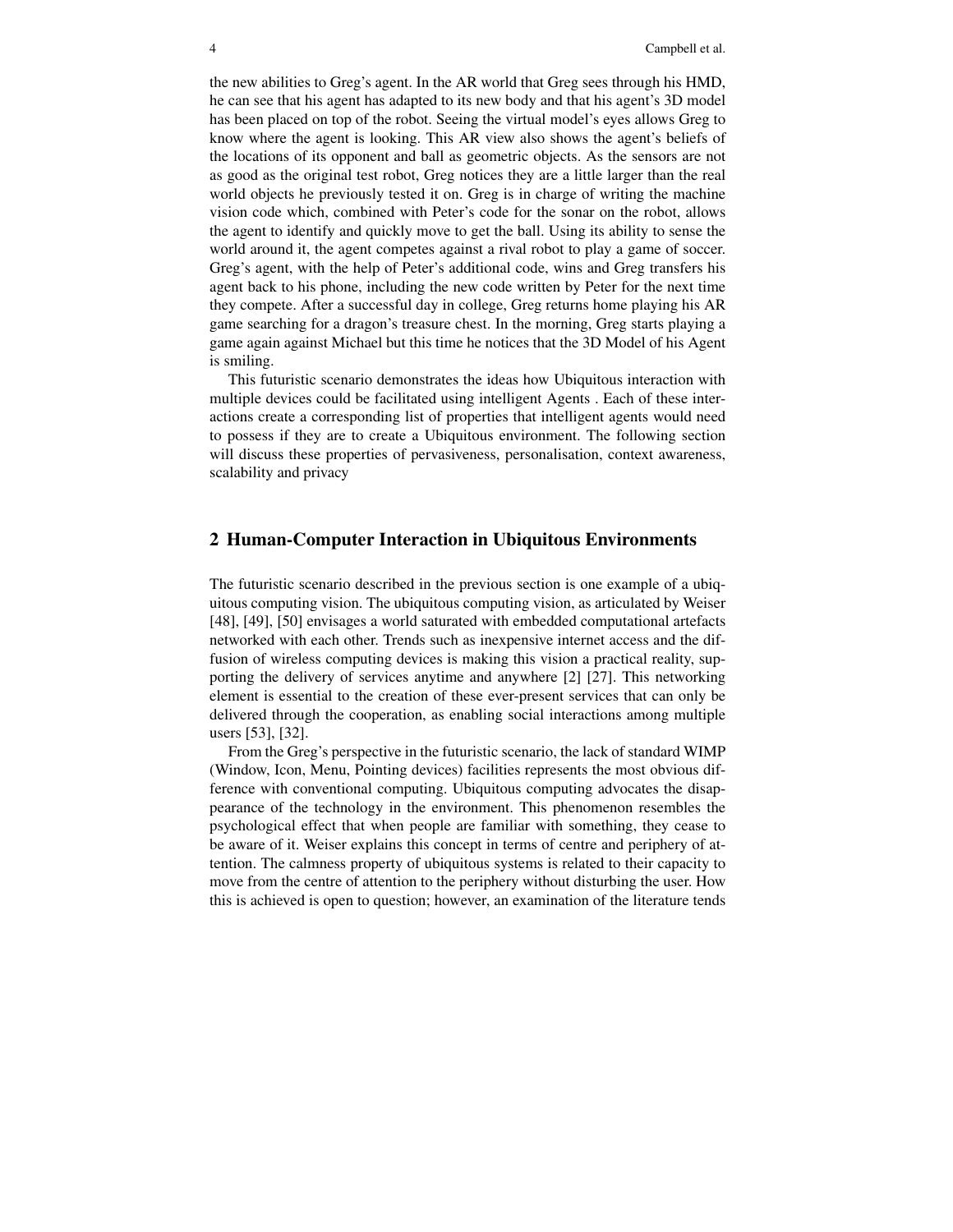to suggest that the issues of pervasiveness and personalisation, context-awareness, scalability and privacy are prerequisites to ubiquitous interaction.

- Pervasiveness and Personalisation The central tenet behind AmI and ubiquitous environments requires to support seamless system-human interaction and multiple services while also accounting for user's mobility, heterogeneous interfaces, as well as power outage and network disruptions. At the same time, the fact that we are all individuals influences our expectations and design requirements for those tools and systems with which we interact. However, reconciling pervasiveness and ubiquity, with concepts such as personalisation across multiple interaction medias still remains a largely unexplored area [30]. *Greg's day embraces different environments and applications. It also involves different social partners both at home and at work, where he has to operate through different computational devices and interface media. In all these activities, Greg is assisted by services that are personalised to his needs and personal characteristics, such as diet requirements, fitness level and health problems. The same services also respond to Greg's personal goals and commitments, e.g. in terms of school schedule and projects. Crucially, our example shows how throughout his day this interaction may be eased by availing of a consistent persona (the agent) to represent and interface with the underlying services.*
- Context Awareness For Abowd and Munatt [2] the requirement for context awareness is also a source of many practical difficulties, including how to define the context (e.g. its boundaries), how to encode it, how to gather and fuse information from multiple sources (which often gives noisy and uncertain information), and how to manage its evolution in the presence of new elements.

*In order to gain advantage from all its knowledge on Greg's characteristics and goals, and provide assistance in an unobtrusive manner, the system described in our introduction gathers and manages a wealth of information concerning Greg's activities. Monitoring the user's location is essential for inferring other useful information associated to the location, such as the slope of a certain path or the presence of other people in the vicinity of the user.*

Scalability System scalability is another important issue, which refers to the expansion of the system from a prototypical world to the real world (with its contingencies) [49, 2]. Scalability is not a direct issue of human-computer interaction. It is rather a technical problem. The change of the environment is unforeseeable and the environment's contingencies are by definition dynamic. The system can have difficult to understand the new context and to adapt to the new circumstances. Moreover, the increase of data and elements of the context can soon lead to an unmanageable quantity of total information to process. This causes the whole system to slow-down, and ultimately impacts on the user's perception of the technology, in terms of reliance and trust.

*In our scenario, Greg plays a treasure game. What happens if the street where the treasure is located is blocked for some work or the game server becomes too slow, or the GPS information unusable?*

Privacy Finally, serious considerations should be given to privacy issues within ubiquitous systems. As personal and contextual data is collected and dissemi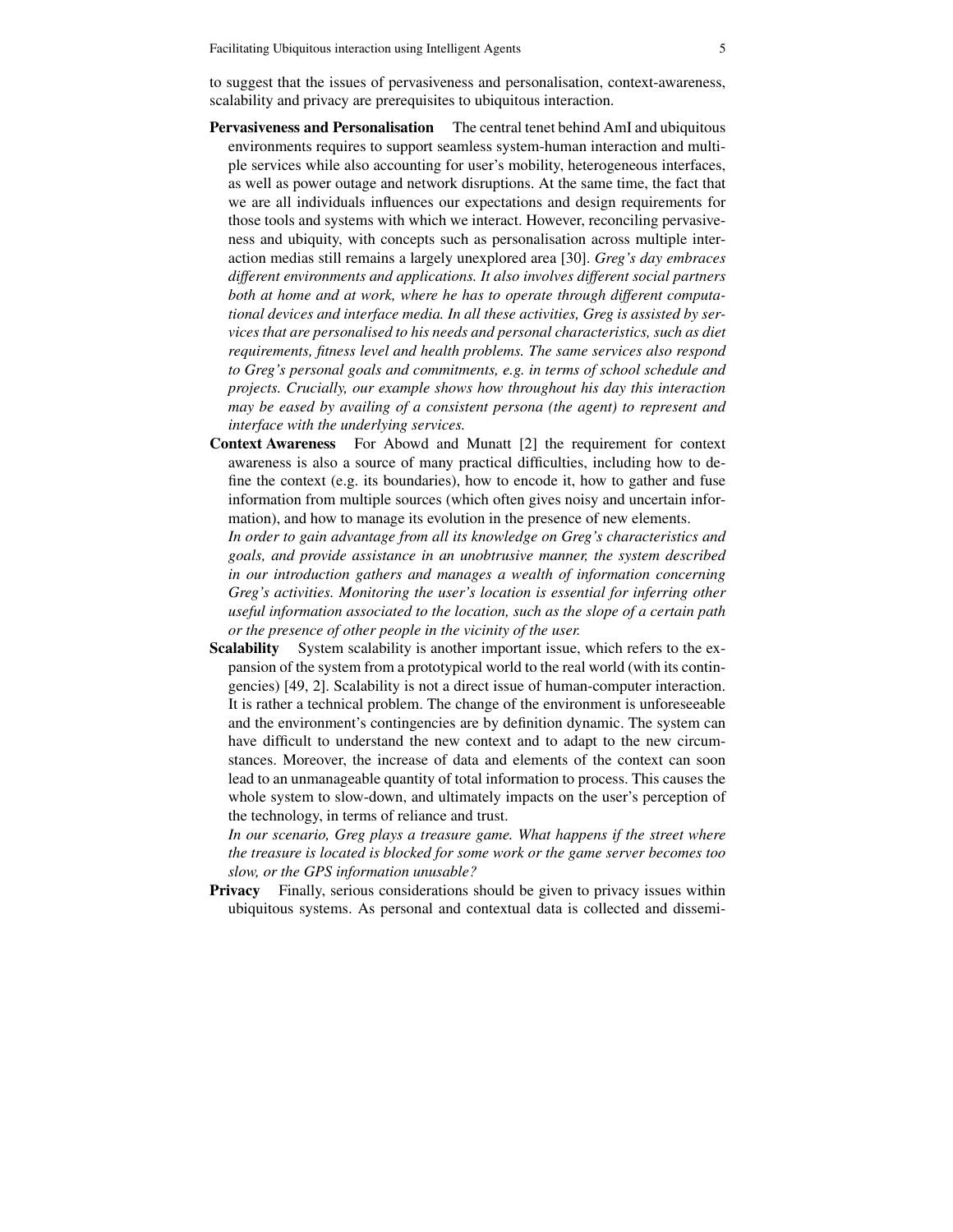nated across the many participants in the environment, the user is increasingly exposed to potential problems caused by data leakage and eavesdropping [44], which may compromise the confidentiality of sensitive and personal information [46]. In order to be used safely and provide effective natural interaction, ubiquitous systems should also defend the user against unwanted interactions [44], and against attempts to compromise data integrity [46]. Traditional solutions to these issues are based on three steps, namely: user's identification (user declares his identity), authentication (the system verify the authenticity of this claims) and authorisation (user is granted specific access rights) [46]. However, these issues have only recently being addressed in ubiquitous environments [29], whereby they also contrast with the need for natural forms of interaction that do not require active intervention by the user.

*In a ubiquitous system, only necessary data should be communicated to the current device or other service providers. The user's personal information is spread throughout the system thus a bug or intentional attack could reveal it to everyone. What does the system know of Greg? The agent knows: the current location; the relationship; the school; the food habits; the healthy and so on.*

One initiative that seeks to address this issue of ubiquitous interaction is that of Ambient Intelligence (AmI) [1]. AmI was conceived in response to the observation that many embedded artefacts all competing for the user's attention would result in environments that were uninhabitable. Agent-based intelligent user interfaces are seen as key enabling technology for AmI, and a solution to the interaction issue.

Harnessing intelligent agents for manipulating user interfaces in an effort to improve the user experience is a concept that has been discussed extensively in the literature for well over a decade. Agents can adapt the interface in response to a variety of prevailing contexts. Likewise, agents have been harnessed to animate a range of digital assistants, for example, in form of virtual characters interacting with the use. It has been advocated that the effectiveness of these agent-based intelligent interfaces in general stem from their deliberate exploitation of the fact that end-users consistently assume, if only on a subconscious level, an intentional stance toward computer systems [19].

Much of this research pre-dates many of the key developments in mobile computing technologies in the last decade, and focuses on meeting the needs of standard workstation users. Though understandable, this reduces the applicability of interface agents in ubiquitous computing scenarios. However, development in agent systems, in particular the availaibility of agent platforms for light and embedded devices such as PDAs and cellular phones have radically altered the landscape.

Embedded Agents [38][23] are lightweight agents that can operate on computationally limited devices. While obviously constrained by the platform on which they are hosted, nevertheless, such agents encapsulate many of the characteristics that one would traditionally associate with interfaces. It is their potential as a platform for integrating the diverse suite of artefacts necessary for realizing practical ubiquitous user interfaces that is of most interest. For ubiquitous interfaces, this is a seminal development as a homogenous architecture can now be deployed to encompass a range of artefacts.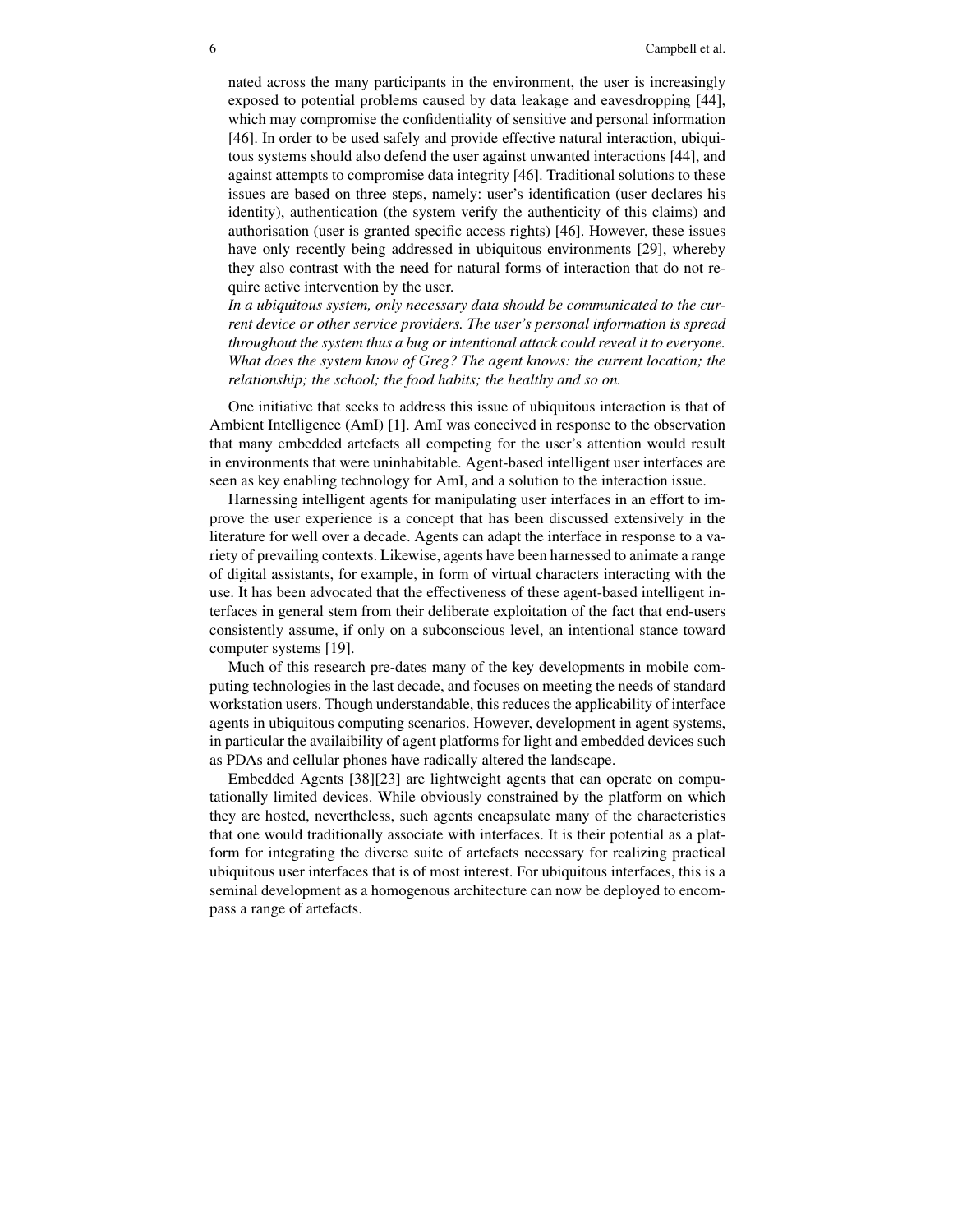One of the foremost aids to the design of agent-based ubiquitous/pervasive systems comes from the developments in agent-oriented software engineering (AOSE). AOSE promotes the designing and the developing of applications in terms of multiple autonomous software agents for their characteristic ability of delivering context sensitive, adaptive and scalable solutions. For this purpose, an increasing number of these systems are employing sophisticated agent control architectures and they have been successfully deployed in many mobile computing domains including tourism like Gulliver's Genie [37], mobile commerce like Easishop [26] and in outdoor exergaming (a mixture of gaming and exercise) environment [22].

Often, the effectiveness of these systems depends on the ability of the agents to take into account the state of the physical environment where their components are deployed, as well as the state of their human users. What we see in action is agents assistants that are embodied in the same environment of the user, for instance, as Virtual Avatars placed visualised through Augmented Reality (AR) interfaces, as in the Nexus [36] [39] system discussed later in this chapter. Nexus is not the only project attempting to bring embodied agents to a Augmented/Mixed Reality environment. The conversational agent Welbo [3], for example, is an interface agent that guides, helps, and serves the users in an "Mixed Reality Living Room" where the users can visually simulate the location of virtual furniture. Pedagogical Embodied Conversational Agents (PECA) [12] are similar virtual agents that apply proven pedagogical techniques to interact with human learners in various learning scenarios, including outdoor student tours of historical buildings. In addition to position-tracking devices, these systems may also employ other sensors, such as light and temperature sensors for gathering information about the physical environment in which they are visualized.

Furthermore, their ability to migrate between devices in the network and adapt to different circumstances, e.g. different computational power or different interface capabilities, makes this type of embedded interface agents the natural candidates for maintaining the connection with the user through his daily activities [5]. Noticeably, this also provides a simple basis upon which to tackle the privacy issue, as agents operate within the clear confines of agent platforms and usually avails of interpreted agent languages (similar to the Java sand-box), as illustrated in the next section of this chapter. Furthermore, it also helps to exploit the same social and psychological insights on human social behaviour that are informing the fields of social agent-human interaction. This paradigms are the most recent evolution of intelligent interface agents for the creation of agents that are capable of acting as more equal social partners. This includes developing and maintaining long-term social relationships based upon believability, credibility and trust with humans, as demonstrated within the robotics arena [17] [18].

In order to use intelligent interface agents, a framework for the development of Agent based system is required. For the three concept projects discussed in this chapter, Agent Factory provides the Intelligent Agents that each project utilisess.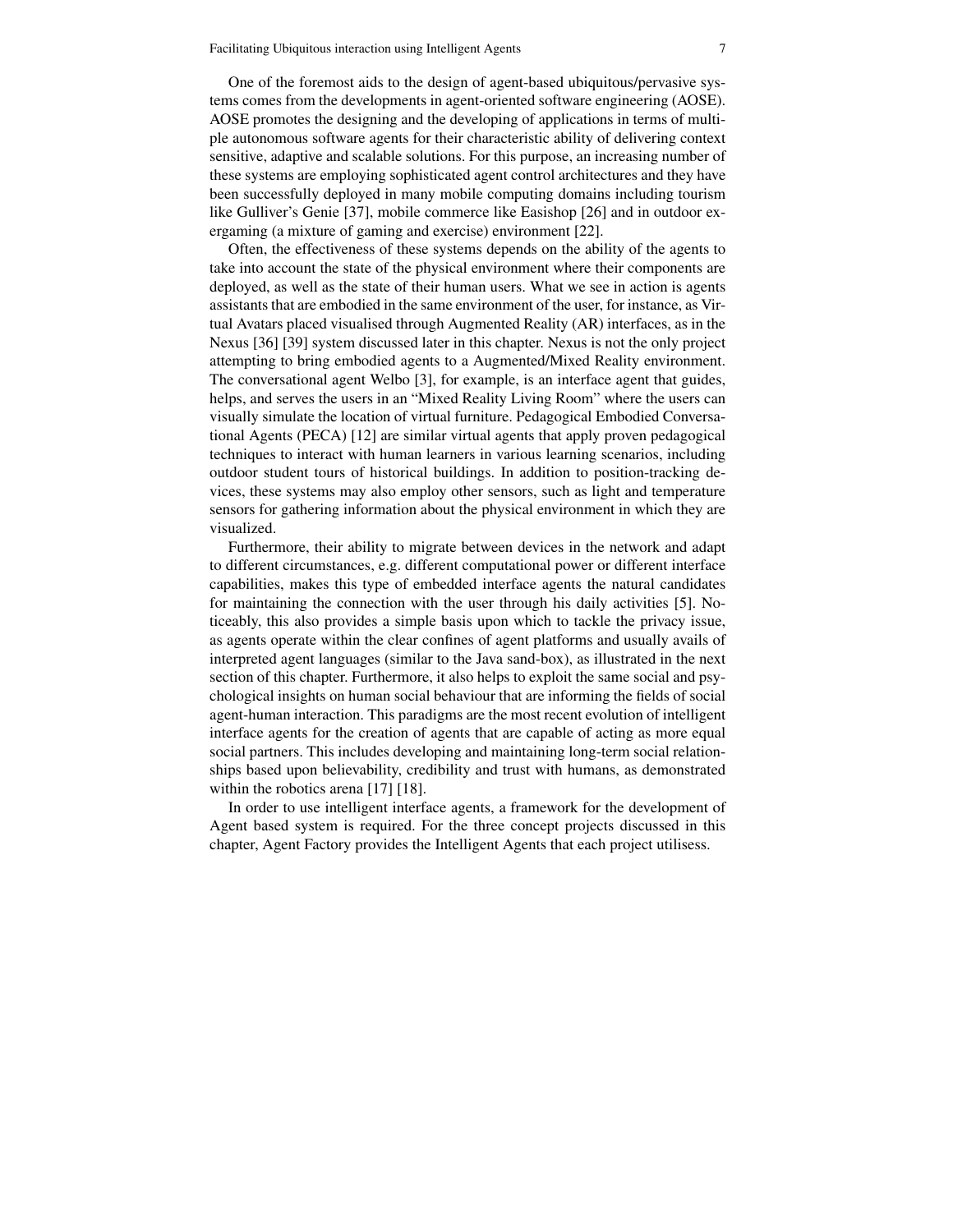# 3 Agent Factory

Agent Factory (AF) is an open-source framework for the development of agent based systems [11] (see Figure 1). Since 2001, AF has been structured over a number of layers, with the lower run-time environment layer providing FIPA-standards based support for agent interoperability much in the same way as is done in other agent platforms, such as JADE [8].



Fig. 1 Agent Factory architecture diagram

The AF family tools includes Agent Factory Micro Edition (AFME) [34] , a minimised footprint agent platform developed to enable the creation of intentional agents for mobile devices. It is an open source project and is available for download from SourceForge. It targets the Constrained Limited Device Configuration (CLDC)/Mobile Information Device Profile (MIDP) subset of the Java Micro Edition (JME) specification

Both AF and AFME use an Agent-Oriented Programming language adhering to the popular Belief, Desire, Intention (BDI) agent model [42]. Such a model represents agents as mental entities whose internal state consists of beliefs, goals and commitments. Beliefs represent the agent's current state of its environment, while commitments represent the outcome of an underlying reasoning process through which the agent selects what activities it should perform. In addition to atomic ac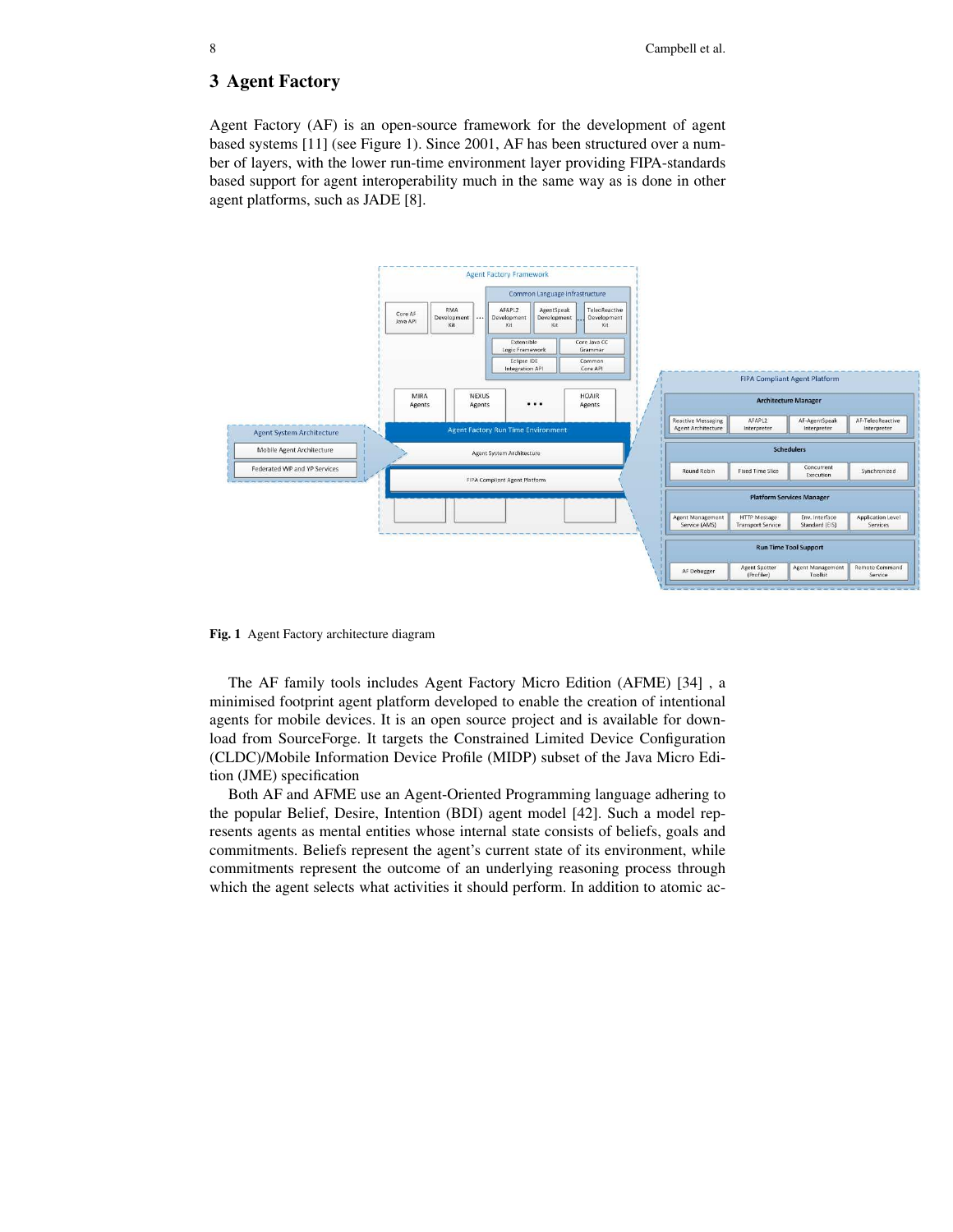tions, each agents can avail of a library of pre-compiled plans, i.e. procedural knowledge of the steps necessary to achieve given goals in given circumstances.

The goal-based nature of these agents helps the design of context-aware systems, and it also constitutes an important source of modularity, as designers can concentrate on writing plans for a subset of essential situations and can construct plans for more specific situations as they debug the system. Plans are invoked either in response to particular situations or based on their purpose, by availing of metareasoning heuristics used to select the best possible plan out of a number of suitable options.

Execution of an Agent Factory Agent Programming Language (AFAPL) [11] program involves the update of the agent's mental state by repeatedly applying (driven by the AF Platform Scheduler Service) an internal reasoning process that combines:

- 1. Update of the agents beliefs via perception of the environment through a set of auxiliary Java components, known as perceptors.
- 2. The adoption of new commitments, through the evaluation (via logic resolution) of a set of PROLOG-like commitment rules, which map belief states onto commitments that should be adopted should that state arise.
- 3. The realisation of commitments by performing actions, which are implemented through a set of auxiliary Java components, known as actuators.

Both actuators and perceptors in AFAPL are placeholders defining the connection between the constructs of the agent language and primitive action/perception modules. As such, they act as a standard interface layer allowing the connection between the agents' reasoning apparatus and the particular applicative environment where the agents operate.

More recently, these interface capabilities has been updated with the creation of AF adapter services to enable agents' interoperability with standard computational environments, as implemented in a number of proposal in the AOSE arena. For instance, the EIS (Environment Interface Standard) adapter [7] enables to connect to arbitrary environments, while the CArtAgo (Common ARTifact infrastructure for AGents Open environments) [43] adapter enables agents to work with artifacts resources and tools that may be utilised in a standardised manner by agents in the satisfaction of their objectives. Finally, our SoSAA (Socially Situated Agent Architecture) adapter [15] enables AF to supervise component-based framework, such as Java Beans and OSGi. All these interface capabilities are essential to facilitate the interoperability of our agent solutions with heterogeneous legacy and third party software and technologies, as illustrated in the following sections.

In the remainder of this chapter, the three technology offerings of NeXuS, FreeGaming and MIRA will be described together with illustrated Concept Demonstrations. Each project utilises the Agent Factory Framework and together demonstrate how the futuristic scenario envisioned in the introduction of this chapter can be achieved.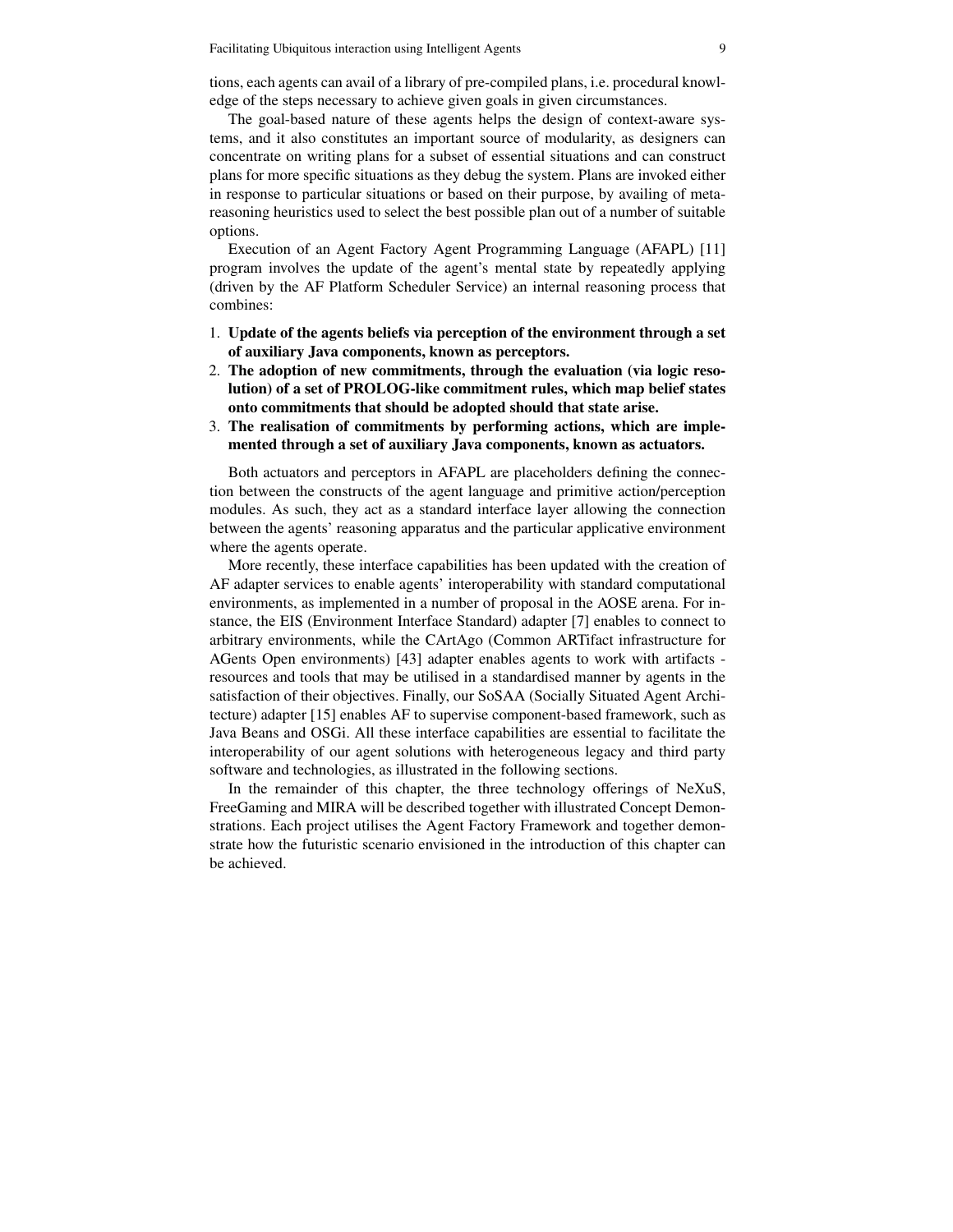#### 4 NeXuS

NeXuS aims to create a distributed Augmented Reality (AR) framework that capitalises upon the properties of intentional agents in order to create a single world in which people can interact in a Ubiquitous manner with purely virtual entities in their own space. In order to reach this goal it is necessary for the embodied agents in the world to exhibit realistic behaviour. The goal of NeXuS is such that a real world user interacting in an AR environment must be able to suspend their disbelief towards a virtual avatar, this goal becomes unattainable if an avatar does not properly perceive the user's presence. It is the goal of achieving behavioural realism that motivates NeXuS to embed intentional agents within virtual avatars. To achieve a goal of behavioural realism for our Avatars, each embodied agent must given virtual senses so they are able to perceive the real world around them.

# *4.1 Architecture*

The NeXuS architecture (see Figure 2) facilitates the design and delivery of experiments and experiences that fuse physical and virtual spaces into a coherent singular AR environment employing agent based technologies. A stratified architecture allows for flexibility in modifying pre-installed components or indeed adding new components to enhance the system.



Fig. 2 The NeXuS architecture showing the interaction between different agents actuators and perceptors with the world layer.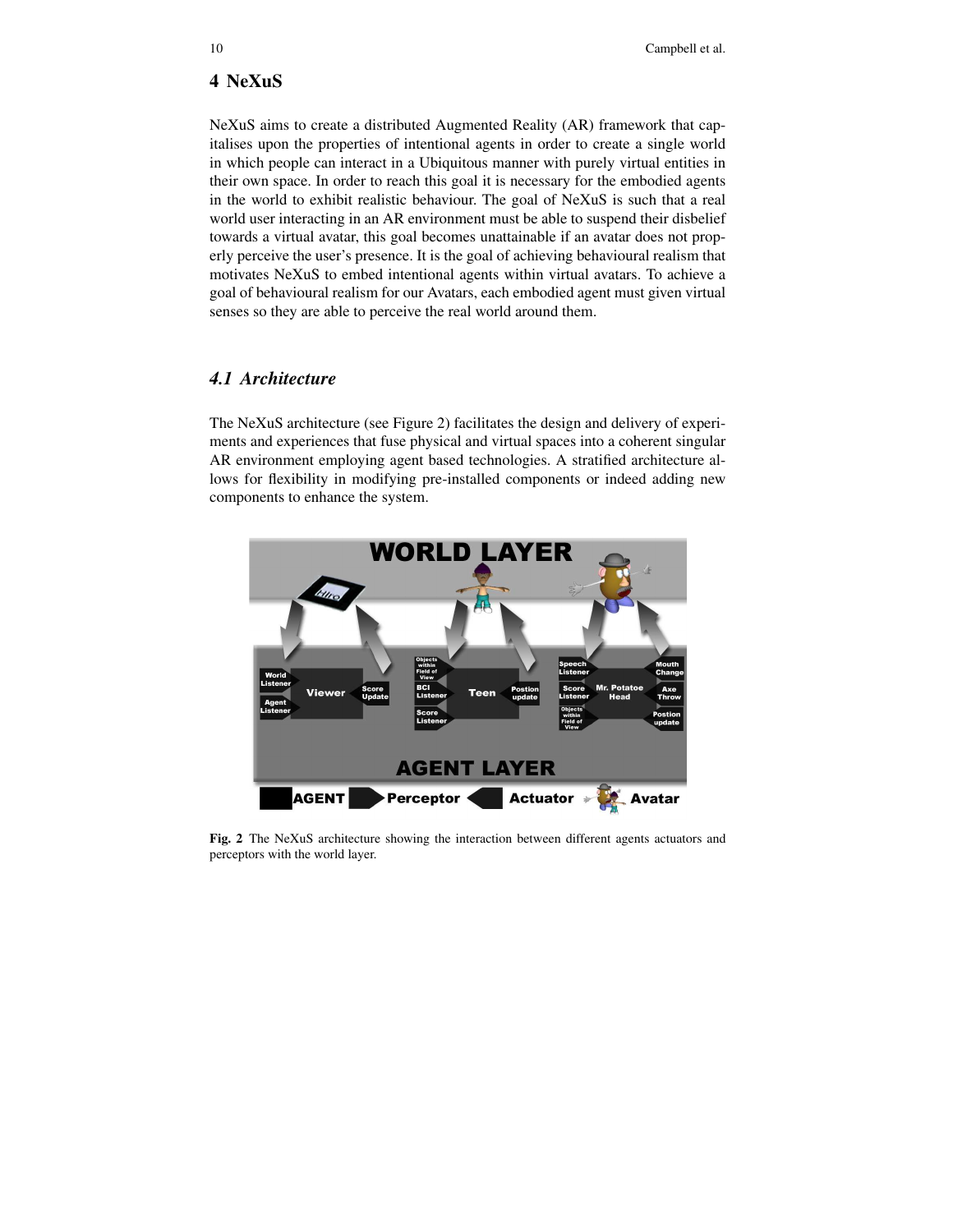- Agent Layer The intelligent software agents layer exists at the centre of the NeXuS architecture. The agent's perceptors constantly check the state of the world for any relevant changes. If any such changes do occur the perceptor accordingly generates alterations to the belief state of the agent. The role of an actuator is to enact appropriate modifications upon the agent's environmental model whenever the belief state of the agent corresponds to a predefined inference rule. Perceptors and actuators may be used to give an agent virtual senses of touch, sight and hearing.
- World Layer The upper most layer of the system architecture is the world layer itself. This layer is subdivided into two domains, the physical and the virtual. The physical domain corresponds to the hardware input/output (I/O) system components including the microphone, the display and the camera. The virtual domain encapsulates the software used to process the I/O data.
- Virtual Component The world that is presented to the user is created with Sun Microsystems Java3D API. The use of Java 3D [40]increases the simplicity of integration with the java-based Agent Factory agents. The embodied agents' avatars that inhabit the 3D world exist as either 3D Studio Max [4]or Milkshape 3D [10] models. Each of these models may also have a set of additional components that can be interchanged to better express the internalised beliefs of the agent that underpins their behaviour. This set of components is specified in an XML[47] file that is parsed into the system at runtime. The ARToolKit [25] is used by NeXuS to support both video input and the tracking of events in the physical world. The open-source jARToolKit [20] java binding was used to enable the integration of the C based ARToolKit with Java3D. NeXuS facilitates the use of speech recognition with integrated support for Carnegie Mellon University's open-source Sphinx-4 [28].
- Physical Component The Physical World Layer contains the real world (I/O) components of the system with which the user directly interfaces. This layer represents the non-virtual elements of the AR environment in which the agents are embodied. The principle input technologies within this domain are the camera and the microphone. Visual output can be achieved on monitor, head mounted display(HMD) and projector. Using the HMD in conjunction with a camera placed on top of it allows for 'Video-See-Through' Augmented Reality experience. Two Brain-Computer Interface devices, the OCZ Neural Impulse Actuator[35] and Emotiv headset[16], are on sale and have been integrated with the NeXuS project. Both utilise Electroencephalography (EEG)'s that can read if a user is agitated or relaxed.

# *4.2 Concept Demonstration*

The 'Axe Game' concept demonstration shows how BDI agents may be used to mediate interaction between the physical world and the virtual avatars. In figure 3, Greg's Avatar is described playing the axe game in the introduction. This figure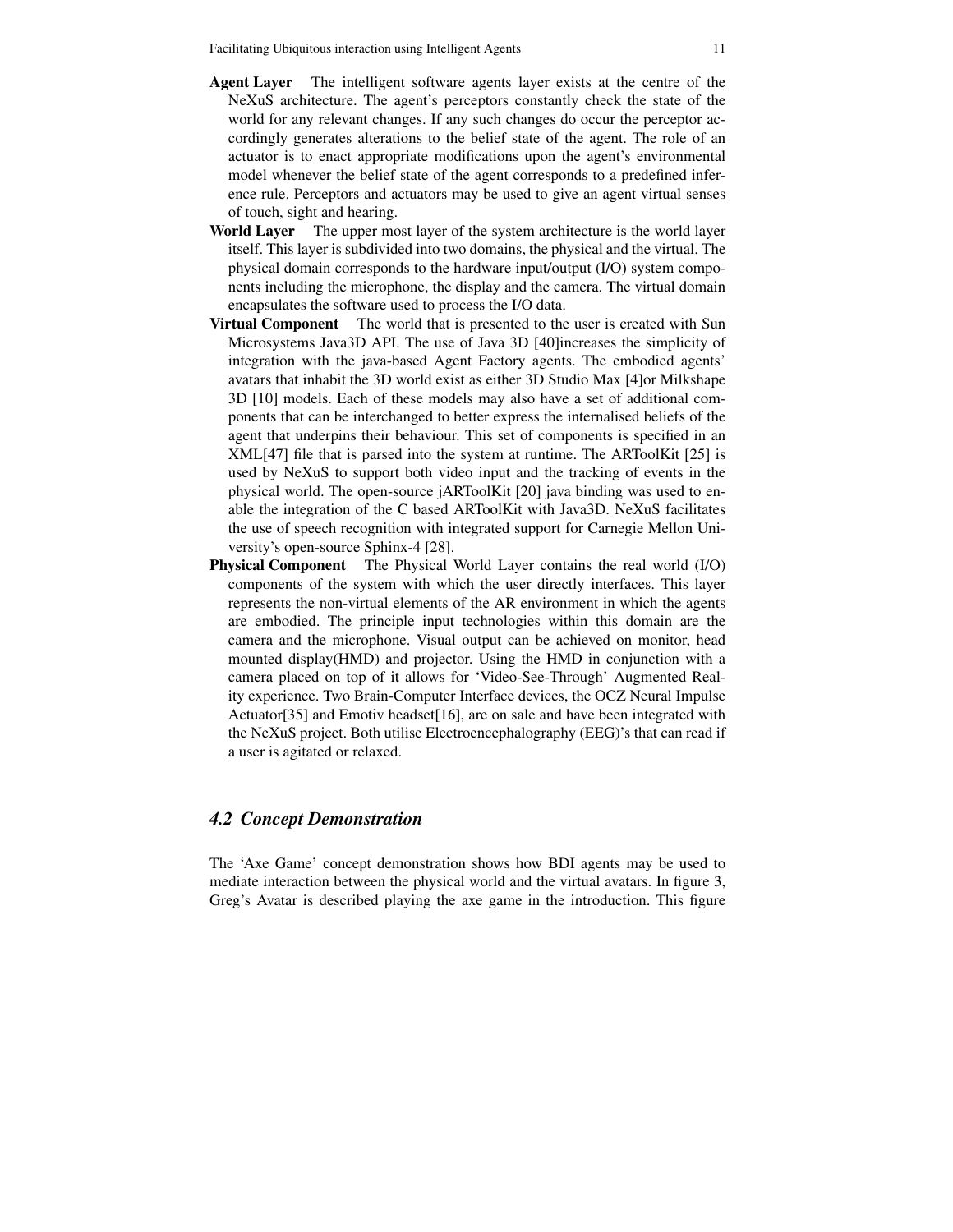

Fig. 3 The left side of the figure is the axe colliding with the Teen Avatar. On the right, a close up of the Mouth Transitions for the Mr.Potato Head avatar

also shows the fiducial marker use to register the 3D object within the real world. The agents can exist on different computers and thus can be organised to play the game anywhere in the world. These agents have the ability to pro-actively respond to dynamic alterations of their belief states triggered by changes in both the physical and virtual domains of the augmented reality environment.

The axe game is a simple 'shoot and dodge' scenario visually played out between a Mr. Potato Head agent and a teen agent. Both agents require human input in order to fully engage in the scenario. For Mr. Potato Head this takes the form of vocal commands issued through a microphone while the teen obtains input by using a brain computer interface. As the user relaxes the Teen avatar will move to left and if they concentrate it will move to the right. Each agent is aware of the current state of the game through both its own belief state and a *Score* module that is constantly maintained and updated by a *Score* actuator and a *score* perceptor.

The Mr. Potato Head agent has the ability to visually express its mental state by changing its 3D avatar components. This corresponds with the interchangeable facial components of the 'real life' Mr. Potato Head toy and is symbolic of the overall modular nature of the NeXuS framework. The facial expressions displayed by the Mr. Potato Head model reflect the current state of the axe game. Depending on whether it is winning, losing or in a tied position, the avatar will respectively appear to be happy, sad or neutral (see figure 3). Supplementary to this functionality, Mr. Potato Head's eyes move left or right to a position that indicates where the teen is located in its field of vision ..

Once Mr. Potato Head's speech perceptor detects a fire command from the first player, its belief states are altered and a series of communications between itself and the viewer agent are triggered off, resulting in the creation of a virtual axe. A confirmed hit is visually represented by an appropriate change in Mr. Potato Head's facial expression and an animation of the teen falling back from the 'force' of the impact as shown in Figure 3.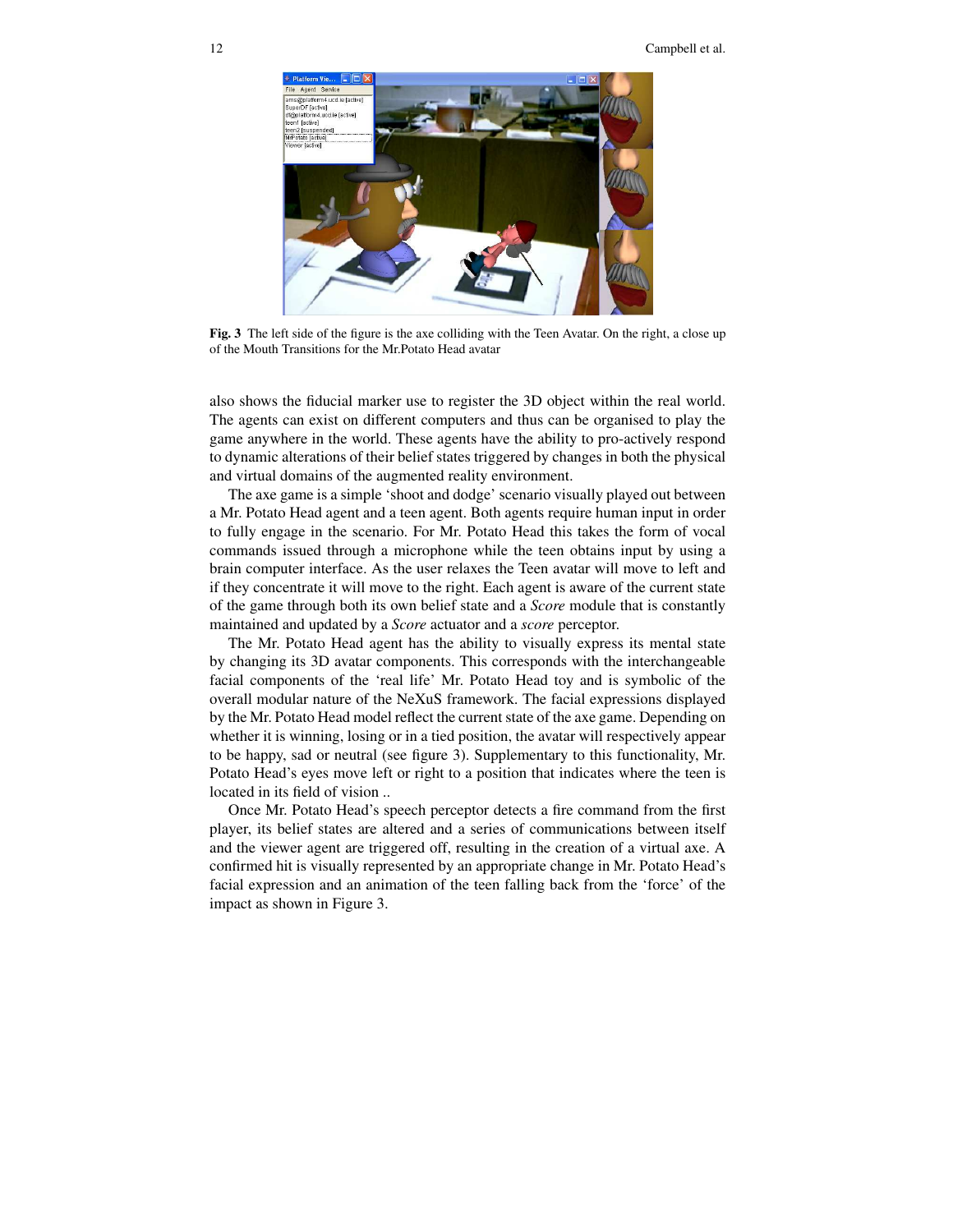This simple concept application demonstrates the ability of the agent paradigm to facilitating users to experience interaction with the system using multiple modalities. It is this ability to seamless interact with these different modalities that can be considered Ubiquitous interface.

# 5 FreeGaming

The exergaming concept searches for ways to combine exercising and gaming [9] by disguising the tiresome side of working out with the uplifting side of playing to make the exercise process more attractive. The players in indoor type exergames are generally represented in the game environment by a virtual representative (avatar). In such settings, it is relatively easy to capture the player's motion, for example through cameras and other sensors, and integrate player's exercise with the game. The feedback can be delivered through haptic interfaces or screen facilities and objects/virtual characters surrounding the user's avatar can be easily modified and driven.

The aim of Freegaming is to extend this exergaming concept to the outdoors. Its concept offers generating a play anywhere, anytime and collaborative exergaming environment.

- Mobile FreeGaming allows outdoor and ubiquitous exergaming. While indoor exergaming creates natural limits on what exercises can be performed, adding *mobility* to the exergames can open up the opportunity for encouraging many type of different exercises.
- Augmented Freegaming gives the ability to the developers to utilize *augmented reality* when developing, to break away from the traditional avatar paradigm. This allows the player to feel an immersive experience where it is their own physical body which interacts with the game instead of mediated experience through a virtual avatar.
- Collaborative Freegaming architecture is designed to allow both single and multiplayer gaming. It offers a suitable system to combine the socialisation feature of *mobile collaboration games* with the positive effects of exergames on physical health.
- Adaptive Freegaming targets allowing outdoor exergaming. The objective of the Freegaming architecture is to *adapt* to this constantly changing outdoor environment by using intelligent agents technology.

Freegaming platform is using the intelligent agent paradigm and implemented by using Agent Factory Mobile Edition (AFME) [33]. It has been coded using AFME's (Belief, Desire, Intention) BDI-style agents which allow Freegaming Mobile Application (FMA) to use any sensor data to adapt itself both to players' body information and also information coming about environmental context.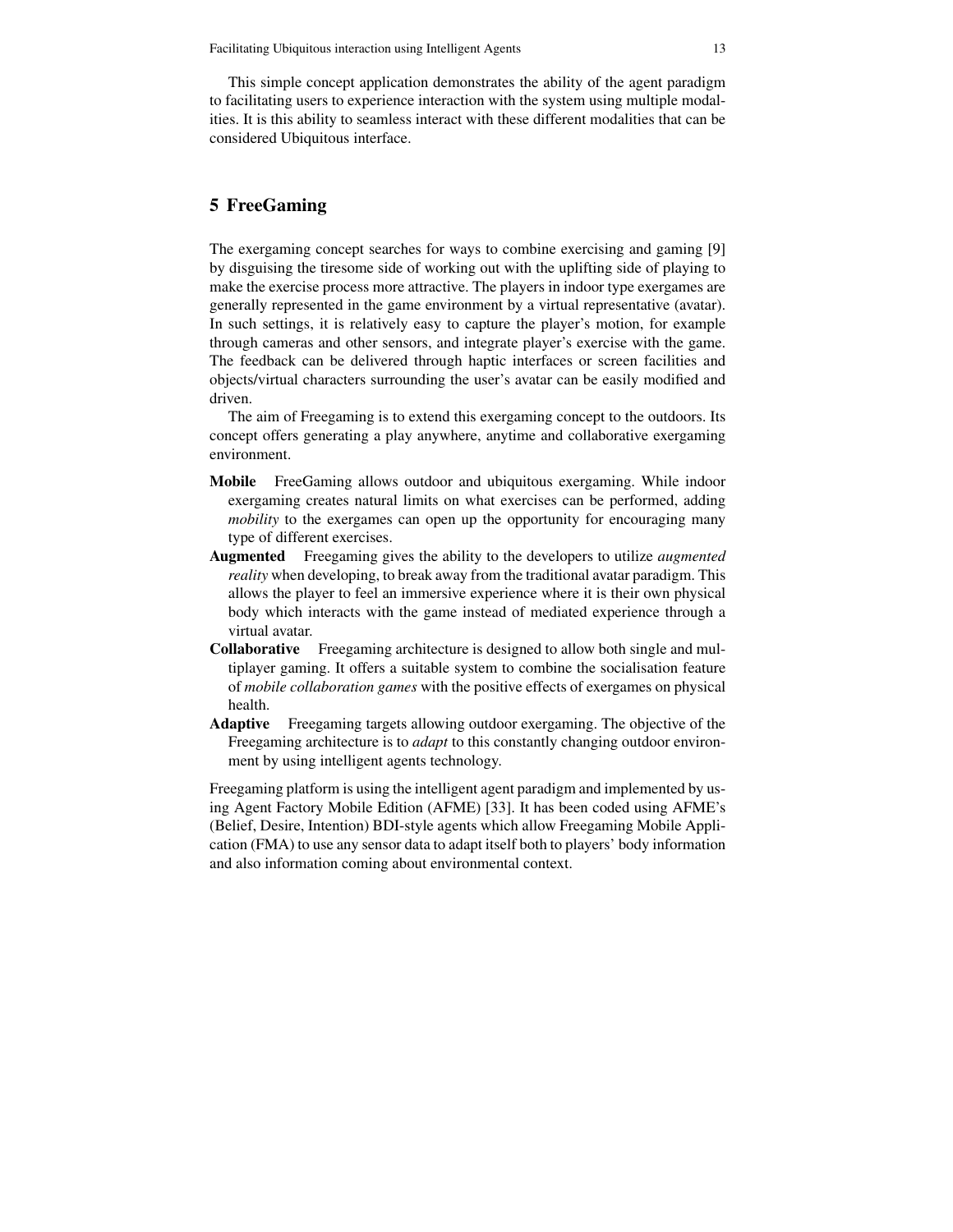## *5.1 Architecture*

Freegaming platform includes two main components. The first one is Freegaming Server and the other one is Freegaming Mobile Application (FMA) which runs on the mobile devices as a client application. Freegaming Server consists of two separate servers which are Freegaming Game Server (FGS) and the Machine Vision Server (MVS).

- Freegaming Game Server includes the Freegaming Database (FDB) which maintains the game status and holds all the necessary information for each players during the game. FGS also consists the Freegaming Servlets (FSERV) which allows the FMA to access and modify the game databases.
- Machine Vision Server is responsible from creating an Augmented Reality environment [31]. Freegaming ambition to promote fitness requires that it creates incentives for players to complete their goals within the game. To achieve this the Freegaming architecture allows the developers to augment on planar surfaces in the photos taken by the mobile phone camera. The players are able to use their mobile as a window into a world where the virtual objects are coexisting with their physical counterparts. To generate the augmented photos, the Speeded Up Robust Features (SURF) [6] algorithm is utilised, features can be tracked from a template image onto an image taken by the phone. As the phone processor is not powerful enough to achieve this goal within a usable time frame, the MVS on Freegaming Server is utilised to achieve this goal.
- **Freegaming Mobile Application** also has two main parts, first one is the J2ME[41] application and the other one is Game Agent (GA). J2ME application includes the necessary screens for the game like, map view and is mainly responsible from the graphical user interface (GUI). The GA makes decisions over the game status and scenario which directly effects the J2ME application. A Perceptor in the GA continuously reads the Global Positioning System (GPS) data during the runtime and updates its belief set concerning the state of the player and the game itself. It uses this belief set to make logical commitments for the game play; for example, identifying those zones into which the player should move. In this case, the J2ME application would generate an audio alert and show the new objective to the player.

During the game, locations of all players are obtained from built-in GPS receivers, GA uses these data to continuously update the game scenario. FMA communicates with FGS via FSERV and accesses to or updates the FDB. Also, the images captured during the game are sent to the FGS which delivers these images to MVS. MVS uses template image databases for necessary SURF calculations to analyse the newly captured image and decide on where to augment the virtual objects. The results from MVS is then reflected to the FMA via FSERV. J2ME application uses these data to augment the virtual objects on the planar surfaces over the photo taken by the player. All communications between the Freegaming components are done over web connections. The communication between the FMA and the FGS is done over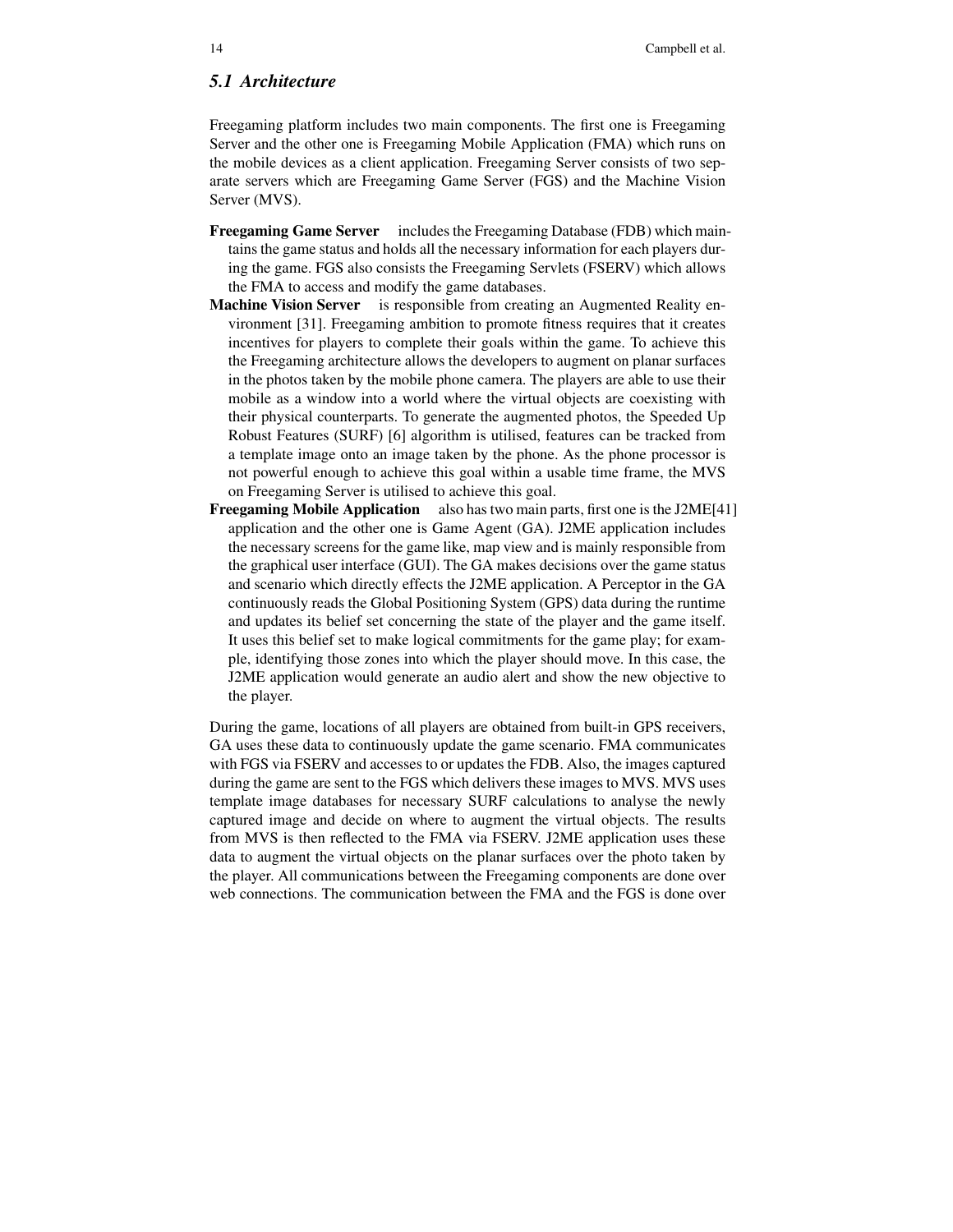

Fig. 4 Freegaming Architecture Dataflow Diagram

either wireless internet connection or 3G connection where it is possible. Dataflow diagram between the components of Freegaming Platform can be seen in Figure 4.

# *5.2 Concept Demonstration*

Freegaming platform is designed to allow game designers to generate location sensitive exergames. Because of this nature of the system, game developers need to define special regions in a pre-defined gaming area. All special regions will have their related GPS coordinates defined in the GA which will control the game flow during runtime. At the same time, game designer needs to generate a template im-



Fig. 5 Augmented Reality, Freegaming Machine Vision Server and SURF calculations.

ages database for each special region. As mentioned before, these template images will be used in the MVS for SURF calculations (Figure 5).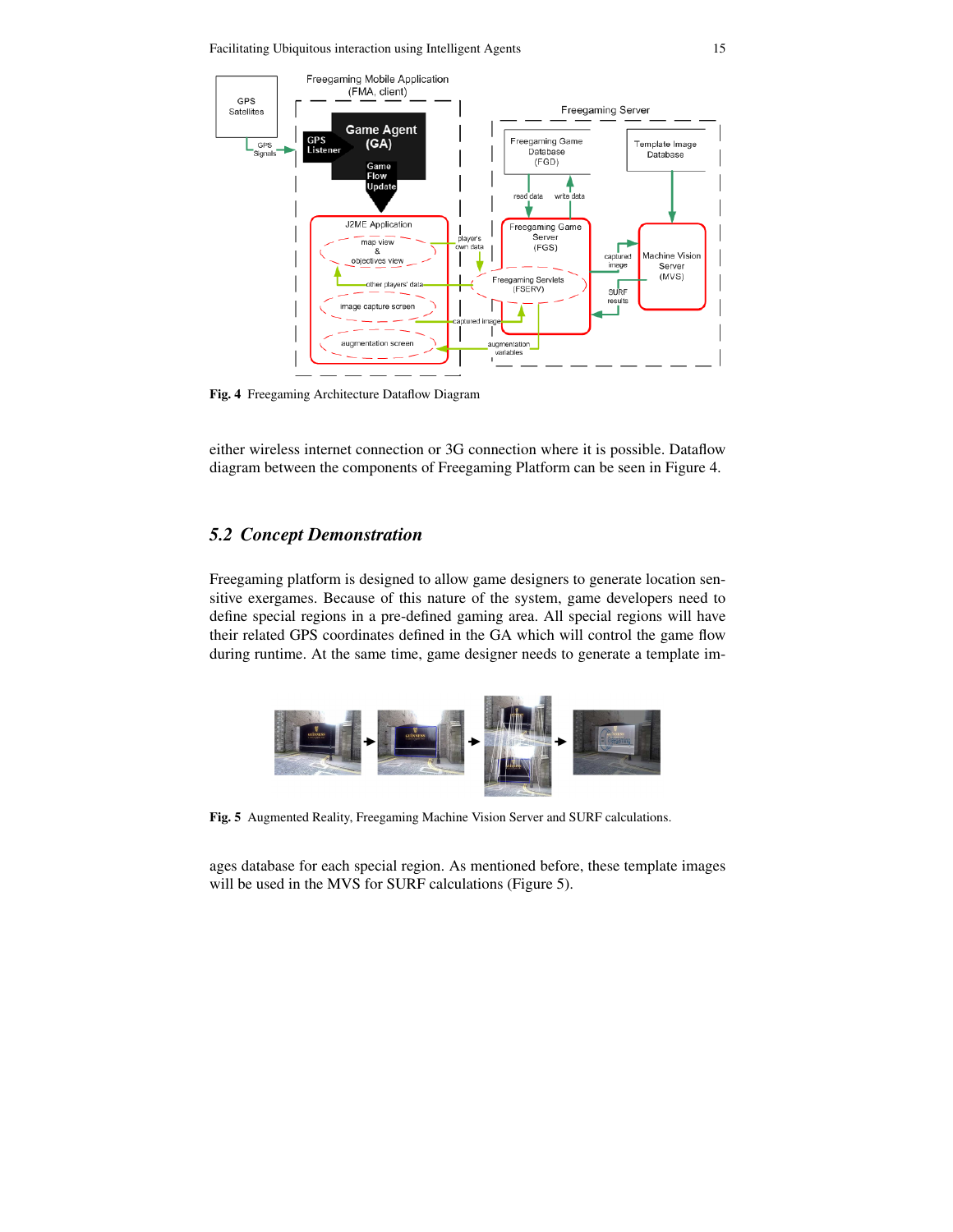To implement the Freegaming Platform's capabilities a prototype game is generated which is not using the multiplayer functionality and can only be played as a single player game. The screenshots in Figure 6 display this game as it is implemented on a Nokia N97. There are two special regions in this game and four objectives. At the beginning, the player enters his/her age. When the game begins,



Fig. 6 Sample screen shots from Map View and Augmentation screens on mobile phone screen. Freegaming Game Agent augments different visual object based on personalization data.

players can see the map view which shows the player icon overlaid on the map of gaming area. For the first objective, the player needs to go to the starting area for the game. When the player reaches to this point, GA detects this achievement automatically by reading the GPS signal and changes the player's state. Also the player gets prompted by J2ME application with a sound and a visual alert about a new objective. This new objective is to take a picture of the scene, especially the walls or windows. When the player captures a proper picture of the scene, MVS detects the windows inside this photo and augments virtual arrows on them that shows the direction of the next target location. The map view also gets updated by the GA (Figure 6). When the second target zone is reached, the player is alerted again with a new image capturing goal. This time, game asks for the gate in the target area. When the player takes the picture, GA decides on which message to augment on the gate based on the personalisation information given at the beginning of the game. It augments the direction for the nearest pub if the player is over 18 or the storehouse if the player is under 18 years old (Figure 6). After that, the game informs the player that the game is finished.

#### 6 Mixed Reality Agent (MiRA)

The Mixed Reality Agent (MiRA) project merges physical robots with virtual avatars in a bid to overcome the limitations of a purely real or virtual embodiment. A Mixed Reality Agent combines the tangible physical presence of a robot agent with the rich expressive capabilities and personalisation features of a virtual persona that are complex and expensive to realise with purely hardware-based solutions.

Figure 7 shows a typical MiRA system, akin to the one referenced in the introduction. In the figure, Greg's avatar takes the form of a boy and can be seen sitting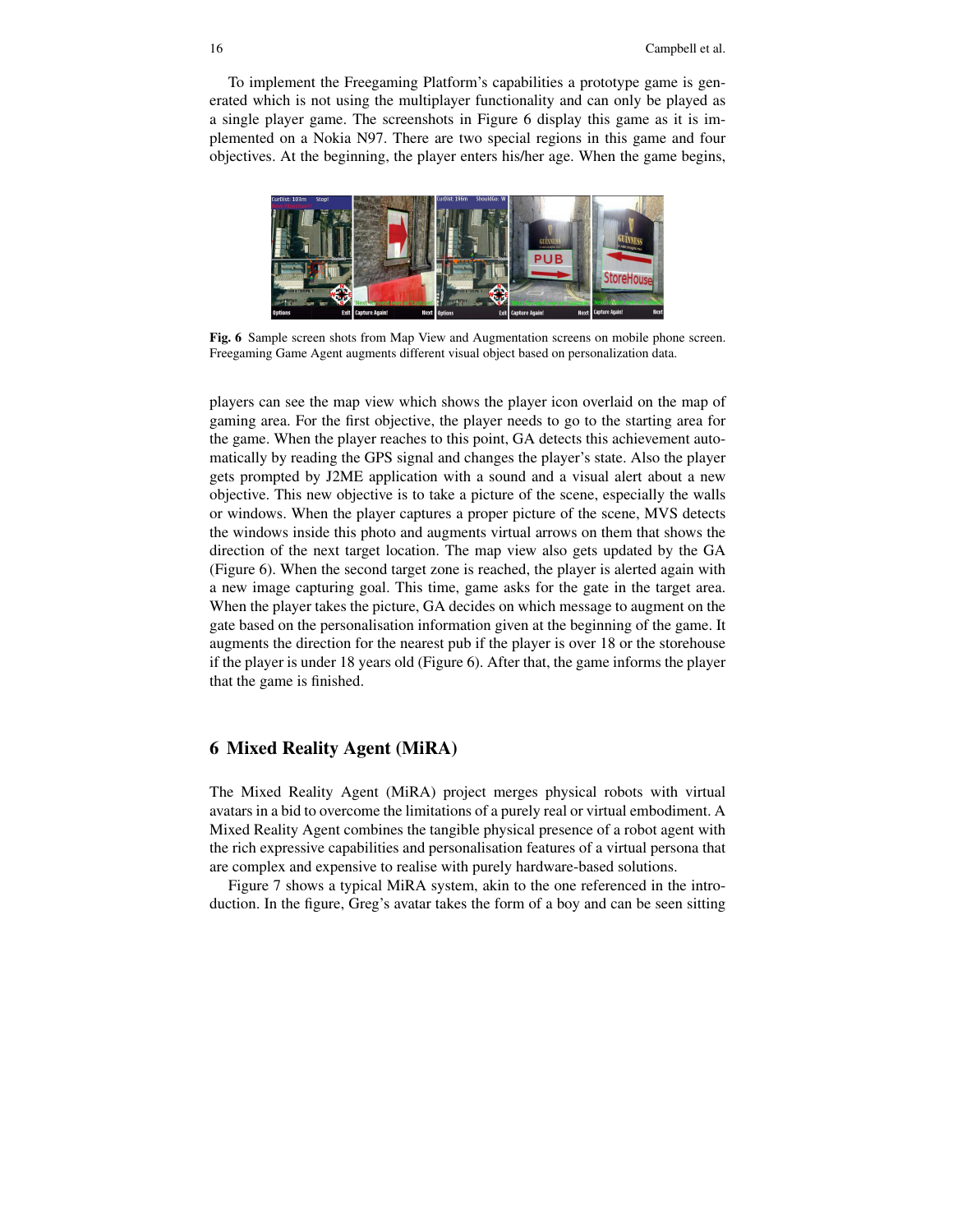on the robot, illustrating that it has migrated to and is now in control of that particular robot. Being rendered via Augmented Reality, it is able to spatially reference real world objects via deictic gestures, like the ball it is supposed to fetch, and can use its body language and facial expressions to provide feedback, for example, smiling when it sees or has fetched the ball.



Fig. 7 A typical MiRA scenario showing a boy avatar in charge of a simple two-wheeled robot.

In contrast to virtual characters visualised on a screen attached to a robot, such as GRACE [45] and VALERIE [21], the Mixed Reality characters are visible from all angles and are not subjected to diminishing visibility at greater distances.

Other recent efforts that seek to combine virtual characters and physical robots for social human-robot interaction include the Jeeves project [51], which similarly combines a robot (the iRobot Roomba vacuum cleaner) with a cartoon-like character in order to investigate the use of cartoon art (i.e. simplified and exaggerated facial expressions) for intuitive social interaction with humans. Such an approach is intended to offer insights into the robot's state while, at the same time, avoiding to overly increase people's expectations as more realistic and human-like representations could.

Due to their mixed reality interface, both these systems are advantageous in applications with a high robot-to-user ratio, as a single interface can augment the interaction capabilities of multiple simple robots (e.g. without screens, heads or arms) and, possibly, even portray different characters to different users simultaneously [24]

# *6.1 Architecture*

In essence, a MiRA is the result of a collaboration between a robot and a user node (see Figure 8), which communicate over an ad-hoc wireless network link in order to exhibit cohesion and behavioural consistency to the observer. Tracking is achieved by simply placing a cubic marker on top of the robot and tracking its position from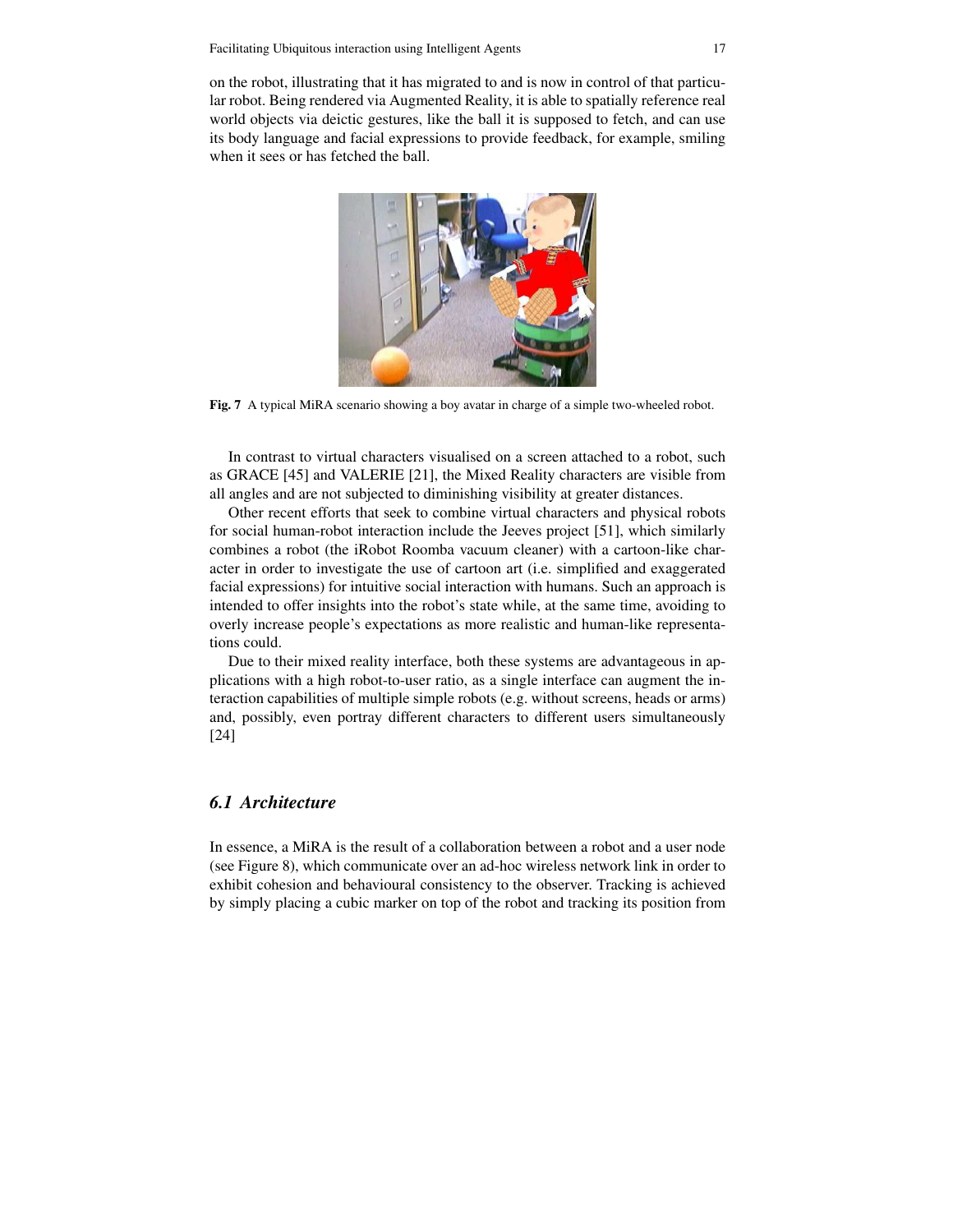

Fig. 8 SoSAA nodes for MiRAs.

the camera associated with the user's HMD. The tracking information is then used to align the image of the virtual character with that of the real robot.

Figure 8 shows how a MiRA system is implemented as the collaboration between different nodes deployed, rispectively: those in control of the robotic platforms, those managing the user interfaces (running on a wearable computer connected to the user's head mounted display (HMD), and those in control of the virtual characters. Such an organisation enables the MiRA to adapt to different users and different robots, as there is no predefined coupling between the robot and the appearance or behaviour of its associated virtual character. Instead, thanks to their communication with the robot agent, both user interface agent and avatar agent can take context sensitive decisions in order to deliver a personalised and adaptive human-robot interaction (HRI) interface.

In order to be a believable component of the mixed reality agent, the behaviour of the virtual character needs to exhibit a degree of awareness of its surroundings, comparable to a robot being physically embodied through an array of physical sensors and actuators. In MiRA, the instrument for such situatedness is the update input stream, which notifies the MR interface about the nature and relative position of the obstacles and other objects of interest perceived by the robot, and also about the intentions of the robot. This allows direct control of deictic and anticipatory animations of the associated virtual character, which can visually represent the robot's intentions (similar to Jeeves's cartoon-like expressions of the robot's state [52]).

On the other hand, since the MR overlay of virtual images onto the user's field of vision requires exact knowledge about the position and gaze of the user, this information can also be relayed to the robot. In doing so, the wearable interface helps the robot to know the position (and the identity) of the user, while the user can use his gaze direction to spatially reference objects and way-points in order to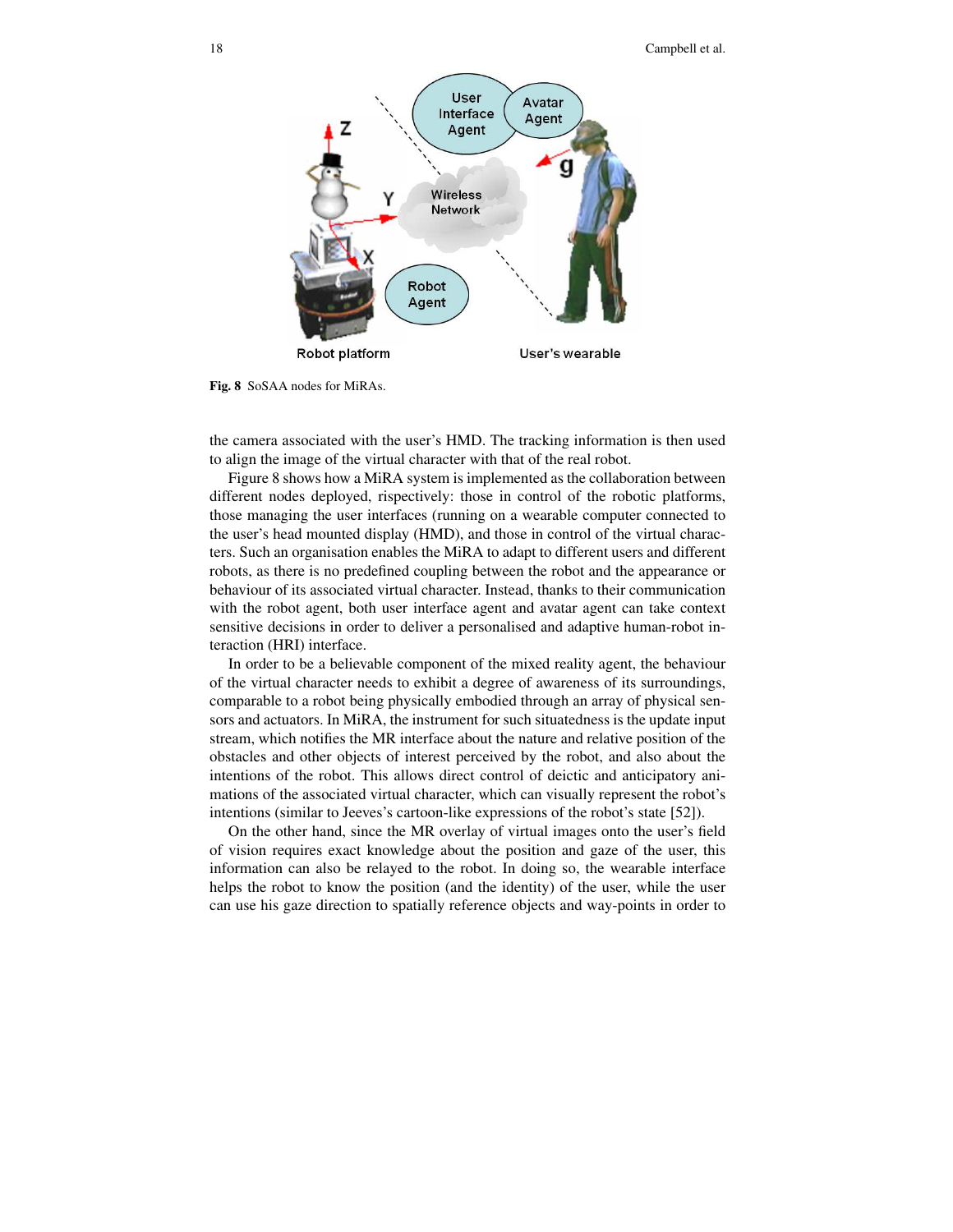influence the robot's behaviour. The communication between wearable interface and robot is therefore essential in reinforcing the embodiment of each part of a MiRA and augmenting the system's HRI capabilities by merging these parts into a single agent.

Its agent-based implementation is essential to the open, ubiquitous nature of the MiRA system. Specifically, the different agents in the system use a User Datagram Protocol(UDP) based peer-discovery service to create connections whenever the user gets in the proximity with a MiRA-equipped robot. As soon as a robot agents starts to collaborate with the user's wearable node, the two can exchange information, e.g. about each other's identity, and also agree on migrating some functionalities from the user node to the robot node before the robot enters the visual field of the user's HMD. After this first connection, and until robot and human depart from each other, the two nodes will then collaborate to deliver a MiRA composed of the real robot and a virtual character visualised through the user's HMD.

#### *6.2 Concept Implementation*

In order to drive the implementation of the new MiRA system, we implemented a simple application scenario to demonstrate the joint exploitation of gaze tracking and positional awareness[13], and the expressive capabilities of MiRAs [14] by asking users to observe and collaborate with a soccer playing robot. Specifically, the user can ask the robot to find and fetch an orange coloured ball, and also direct some of the robot's movements to facilitate the successful and speedy execution of the task.

Figure 9 approximately illustrates the organisation of part of the wearable SoSAA node in the MiRA system. Within the node, component agents supervise two functional areas, namely the user interface and the control of the virtual character (avatar) associated with the robot. The user interface components control the display of text and other 2D graphic overlays in the user's HMD, and process user input. Through them, the user can be informed of details of the task and the state of the robot. These components also process user utterances availing of the IBM ViaVoice<sup>TM</sup>speech recogniser and the Java Speech API (http://java.sun.com/products/java-media/speech/). Finally, the behavioural animations of the virtual character are implemented via OpenVRML (http://www.openvrml.org), an open source C++ library enabling a programmatic access to the VRML model of the avatar.

# 7 Conclusions

This chapter has proposed intelligent agents as a software architecture for integrating and managing the diverse range of technologies essential to ubiquitous interfaces. The three technology offerings give us concept demonstrations to illustrate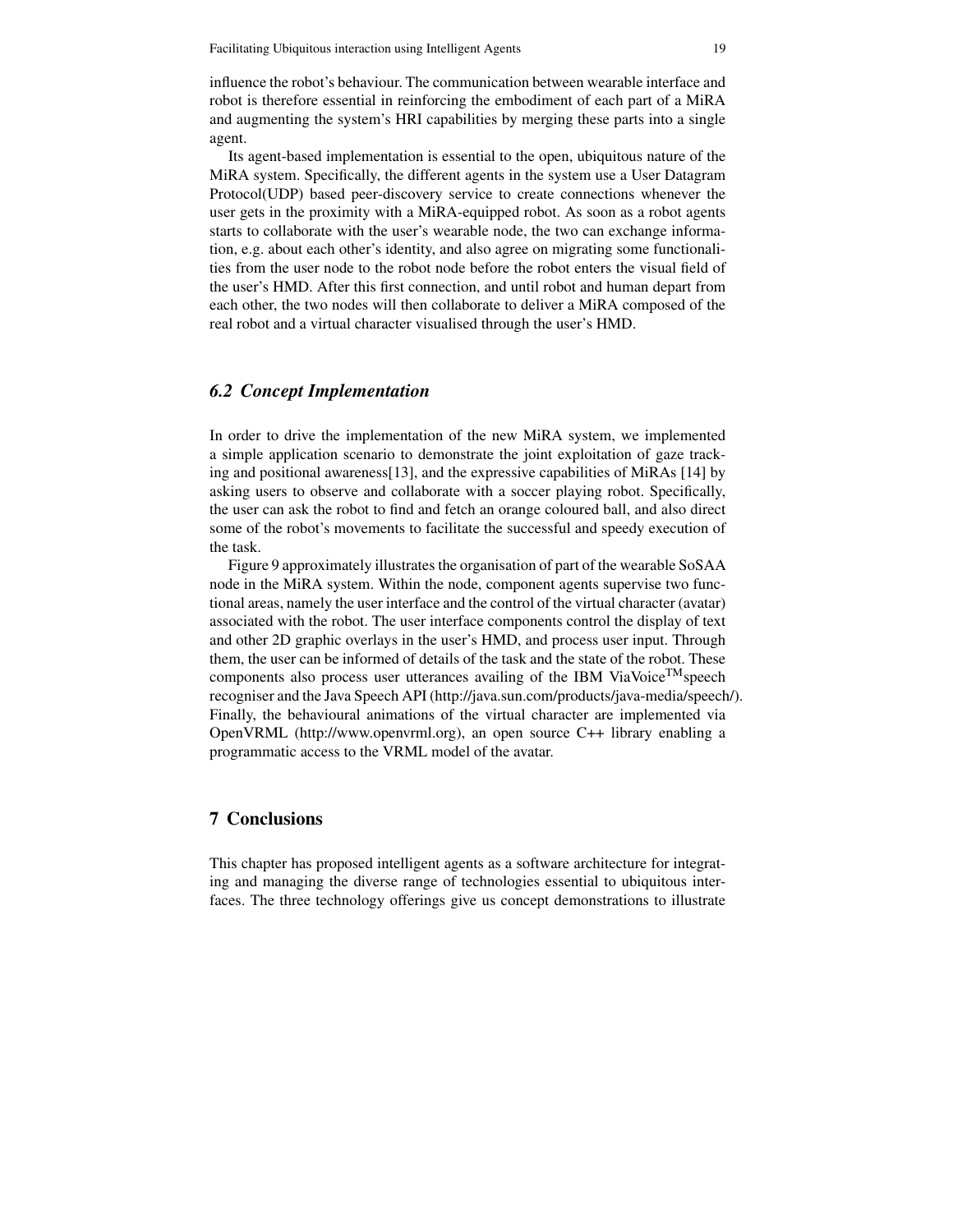

Fig. 9 Organisation of the user's MR node.

how our futurist scenario's ubiquitous interfaces could be achieved. Freegaming demonstrates how the fast advances in the mobile device industry made realistic and ubiquitous AR environments possible. NeXuS shows how a ubiquitous interfaces can be facilitated in an Augmented Reality environment. MIRA merges physical robots with virtual avatars to achieve a ubiquitous interface. To achieve the goals of Pervasiveness and Personalisation, NeXuS demonstrates how a consistent persona of Greg's Avatar could be emotionally represent achievements past and present. FreeGamming shows us how personalisation could be used to help create Augmented Reality Exergaming where the Greg's Agent was aware of his diet requirements, fitness level and health problems. The pervasiveness of the agent operating through different computational device is exemplified in the MIRA concept demonstration where an agent takes on both Virtual and Physical forms, thus showing how Greg and Peter could interact with their robot in the futurist scenario. Context Awareness is crucial to any ubiquitous interfaces. FreeGaming concept demonstration shows how this can be achieved in an unobtrusive manner monitoring a users location and changing the game accordingly. NeXuS allowing different interfaces to control Avatars based on what devices the user has currently available. Greg and Michael could play the same game without using the same interface. Any ubiquitous environment require Scalability , the concept demonstrations are idealised scenarios as is the futuristic scenario. Dealing with unexpect problems such as a road been blocked in Freegaming or the network connection between players using NeXuS failing would need additional intelligent agents to help mediate. In each concept demonstrations, any personal information is kept secret by the Agents themselves and not shared out unless require to complete a task.

The concept applications demonstrate how embedded agents equipped with BDI (Belief, Desire, Intention) control systems and a range of interface mechanisms can be used to support a wide range of collaborative applications scenarios with multiple agents and multiple users, where agents posses a high degree of autonomy. This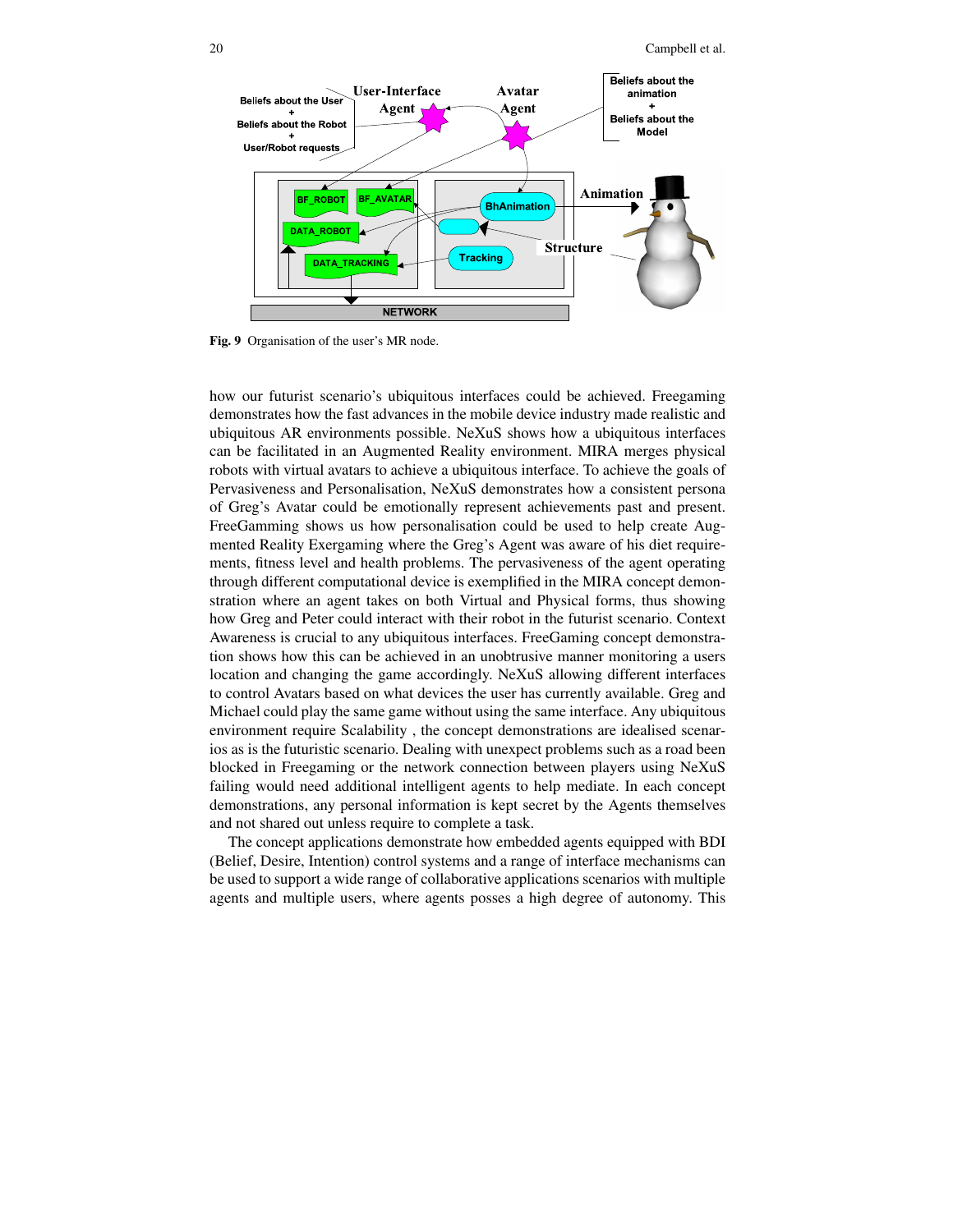approach provides the reasoning apparatus for creating believable characters that are responsive to modifications and stimuli in their environment, but are also proactive and goal-oriented. The approach also addresses the challenge of how to deal with the heterogeneity of the device population in a ubiquitous environment. Facilitating intuitive interaction is a prerequisite for the ubiquitous computing paradigm , using Intelligent Agents this prerequisite can be achieved.

Acknowledgements This work is supported by Science Foundation Ireland (SFI) under grant 07/CE/I1147 and supported by the National Digital Research Centre(NDRC) Research Grant entitled FreeGaming Project number SP/010.

### References

- 1. E. Aarts, P. Res, and N. Eindhoven. Ambient intelligence: A multimedia perspective. *IEEE multimedia*, 11(1):1219, 2004.
- 2. G. D Abowd and E. D Mynatt. Charting past, present, and future research in ubiquitous computing. *ACM Transactions on Computer-Human Interaction (TOCHI)*, 7(1):58, 2000.
- 3. Mahoro Anabuki, Hiroyuki Kakuta, Hiroyuki Yamamoto, and Hideyuki Tamura. Welbo: An embodied conversational agent living in mixed reality space. In *Proceedings of the Conference on Human Factors in Computing Systems - CHI 00*, pages 10–11, The Hague, The Netherlands, April 2000.
- 4. autodesk.
- 5. Istvan Barakonyi, Thomas Psik, and Dieter Schmalstieg. Agents that talk and hit back: Animated agents in augmented reality. In *ISMAR '04: Proceedings of the 3rd IEEE/ACM International Symposium on Mixed and Augmented Reality*, pages 141–150, Washington, DC, USA, 2004. IEEE Computer Society.
- 6. Herbert Bay, Andreas Ess, Tinne Tuytelaars, and Luc Van Gool. Surf: Speeded up robust features. *Computer Vision and Image Understanding (CVIU)*, 110(3):346–359, 2008.
- 7. Tristan M. Behrens, Jürgen Dix, and Koen V. Hindriks. Towards an environment interface standard for agent-oriented programming. Technical Report IfI-09-09, Clausthal University of Technology, 2009.
- 8. Fabio Bellifemine, Agostino Poggi, and Giovanni Rimassa. JADE a FIPA-compliant agent framework. In *Proceedings of the Practical Applications of Intelligent Agents*, 1999.
- 9. Ian Bogost. The rhetoric of exergaming. In *Proceedings of the Digital Arts and Cultures(DAC)*, USA, 2005.
- 10. chUmbaLum sOft. Milkshape 3d. http://www.swissquake.ch/chumbalum-soft/ms3d/.
- 11. Rem W. Collier, Gregory M. P. O'Hare, T. D. Lowen, and Colm Rooney. Beyond prototyping in the factory of agents. In *CEEMAS*, pages 383–393, 2003.
- 12. Jayfus Tucker Doswell. It's virtually pedagogical: Pedagogical agents in mixed reality learning environments. In *Proceedings of the Thirtysecond International Conference on Computer Graphics and Interactive Techniques - SIGGRAPH 2005 - Educators Program*, page 25, Los Angeles, California, 2005.
- 13. Mauro Dragone, Thomas Holz, and Gregory M. P. O'Hare. Mixing robotic realities. In *Proceedings of the 2006 International Conference on Intelligent User Interfaces - IUI 2006*, Sydney, New South Wales, Australia, January 2006.
- 14. Mauro Dragone, Thomas Holz, and Gregory M.P. O'Hare. Using mixed reality agents as social interfaces for robots. In *RO-MAN '07: Proceedings of the 16th IEEE International Workshop on Robot and Human Interactive Communication*, Jeju Island, Korea, August 2007. IEEE Press.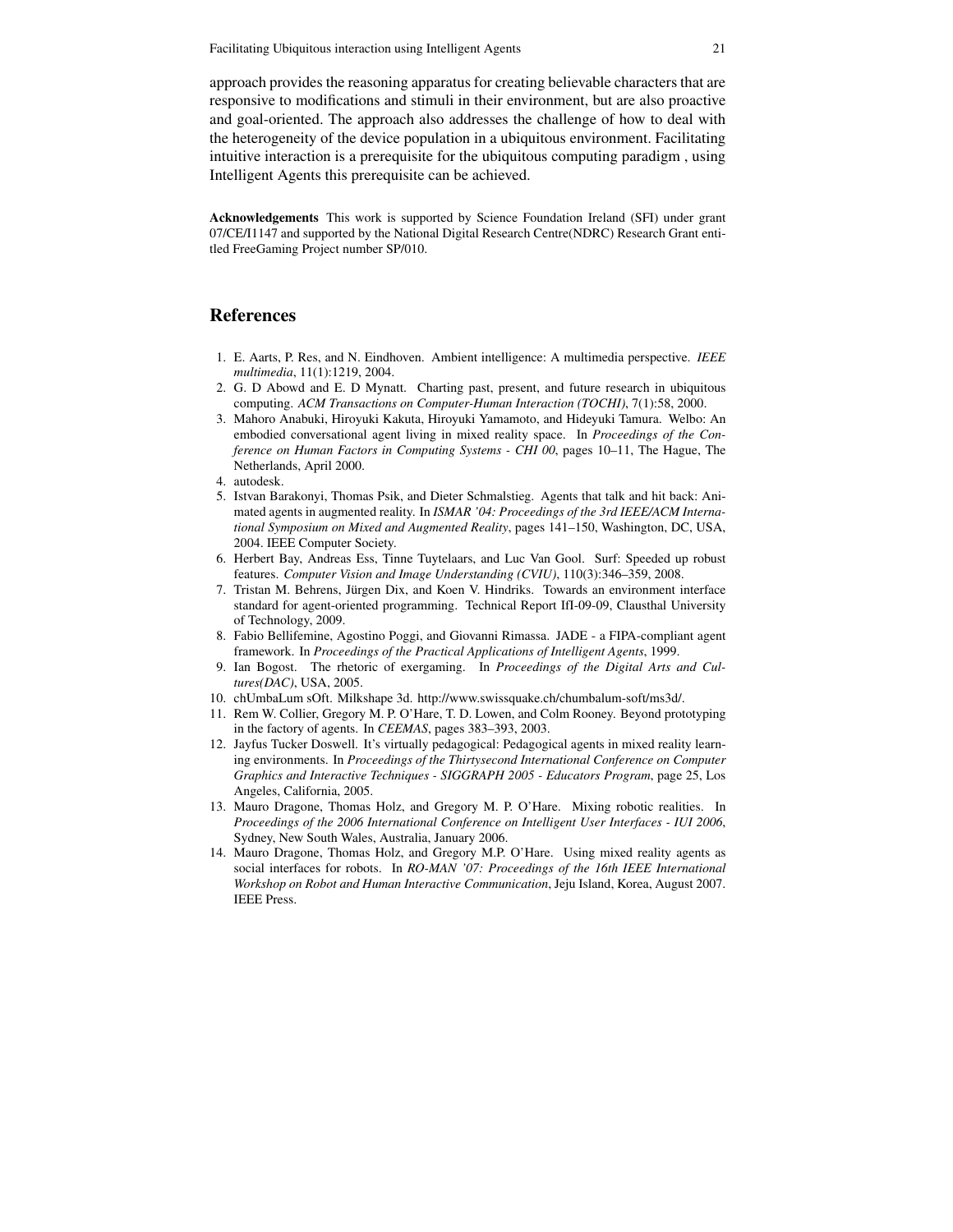- 15. Mauro Dragone, David Lillis, Rem W Collier, and G M P O'Hare. Practical Development of Hybrid Intelligent Agent Systems with SoSAA. In *Proceedings of the 20th Irish Conference on Artificial Intelligence and Cognitive Science*, Dublin, Ireland, 2009.
- 16. emotiv.
- 17. B. J. Fogg. Persuasive technologies introduction. *Commun. ACM*, 42(5):26–29, 1999.
- 18. Terrence W. Fong, Illah Nourbakhsh, and Kerstin Dautenhahn. A survey of socially interactive robots. *Robotics and Autonomous Systems*, 2003.
- 19. Batya Friedman. "it's the computer's fault": reasoning about computers as moral agents. In *CHI 95 Conference Companion*, pages 226–227, 1995.
- 20. C. Geiger, C. Reimann, J. Stöcklein, and V. Paelke. Jartoolkit a java binding for artoolkit. In *Augmented Reality Toolkit, The First IEEE International Workshop*, page 5, 2002.
- 21. Rachel Gockley, Allison Bruce, Jodi Forlizzi, Marek Michalowski, Anne Mundell, Stephanie Rosenthal, Brennan Sellner, Reid Simmons, Kevin Snipes, Alan C. Schultz, and Jue Wang. Designing robots for long-term social interaction. In *Proceedings of the IEEE/RSJ International Conference on Intelligent Robots and Systems - IROS 2005*, August 2005.
- 22. L. Görgü, G.M.P. OHare, and M.J. O'Grady. Towards mobile collaborative exergaming. *International Conference on Advances in Human-oriented and Personalized Mechanisms, Technologies, and Services (CENTRIC2009)*, 2009.
- 23. H. Hagras, V. Callaghan, M. Colley, G. Clarke, A. Pounds-Cornish, and H. Duman. Creating an ambient-intelligence environment using embedded agents. *Intelligent Systems, IEEE*,  $19(6):12 - 20$ , nov. 2004.
- 24. Thomas Holz, Mauro Dragone, Gregory M. P. O'Hare, Alan Martin, and Brian R. Duffy. Mixed reality agents as museum guides. In *ABSHL '06: Agent-Based Systems for Human Learning, AAMAS 2006 Workshop*, New York, NY, USA, 2006. ACM Press.
- 25. Hirokazu Kato and Mark Billinghurst. Marker tracking and hmd calibration for a video-based augmented reality conferencing system. In *Proceedings The 2nd International Workshop on Augmented Reality*, 1999.
- 26. Stephen Keegan, Gregory M. P. O'Hare, and Michael J. O'Grady. Easishop: Ambient intelligence assists everyday shopping. *Information Sciences*, 178(3):588–611, 2008.
- 27. J. H Kim, Y. D Kim, and K. H Lee. The third generation of robotics: Ubiquitous robot. In *Proc of the 2nd Int Conf on Autonomous Robots and Agents*, 2004.
- 28. Paul Lamere, Philip Kwok, William Walker, Evandro Gouva, Rita Singh, Bhiksha Raj, and Peter Wolf. Design of the cmu sphinx-4 decoder. In *8th European Conference on Speech Communication and Technology (EUROSPEECH 2003)*, September 2003.
- 29. T. Ma, S.D. Kim, J. Wang, and Y. Zhao. Privacy Preserving in Ubiquitous Computing: Challenges & Issues. In *IEEE International Conference on e-Business Engineering*, pages 297– 301. IEEE, 2008.
- 30. Alan Martin, Gregory M. P. O'Hare, Bianca Schön, John F. Bradley, and Brian R. Duffy. Intentional embodied agents. In *Proceedings of the Eighteenth International Conference on Computer Animation and Social Agents - CASA 2005*, Hong Kong, October 2005.
- 31. Paul Milgram, Haruo Takemura, Akira Utsumi, and Fumio Kishino. Augmented reality: A class of displays on the reality-virtuality continuum. In *Proceedings of SPIE*, volume 2351, pages 282–292, 1995.
- 32. M. Morris, J. Lundell, and E. Dishman. Catalyzing social interaction with ubiquitous computing: a needs assessment of elders coping with cognitive decline. In *CHI'04 extended abstracts on Human factors in computing systems*, page 1154. ACM, 2004.
- 33. C. Muldoon, G.M.P. O'Hare, R. Collier, and M.J. O'Grady. Towards pervasive intelligence: Reflections on the evolution of the agent factory framework. *In Multi-Agent Programming: Languages, Platforms and Applications.*, pages 187–212, 2009.
- 34. Conor Muldoon, Gregory M. P. O'Hare, and John F. Bradley. Towards reflective mobile agents for resource-constrained mobile devices. In *AAMAS*, page 141, 2007.
- 35. OCZ.
- 36. Gregory M. P. O'Hare, Brian R. Duffy, and Abraham G. Campbell. NEXUS: Mixed reality experiments with embodied intentional agents. In *Proceedings of Computer Animation and Social Agents - CASA 2004*, Geneva, Switzerland, July 2004.